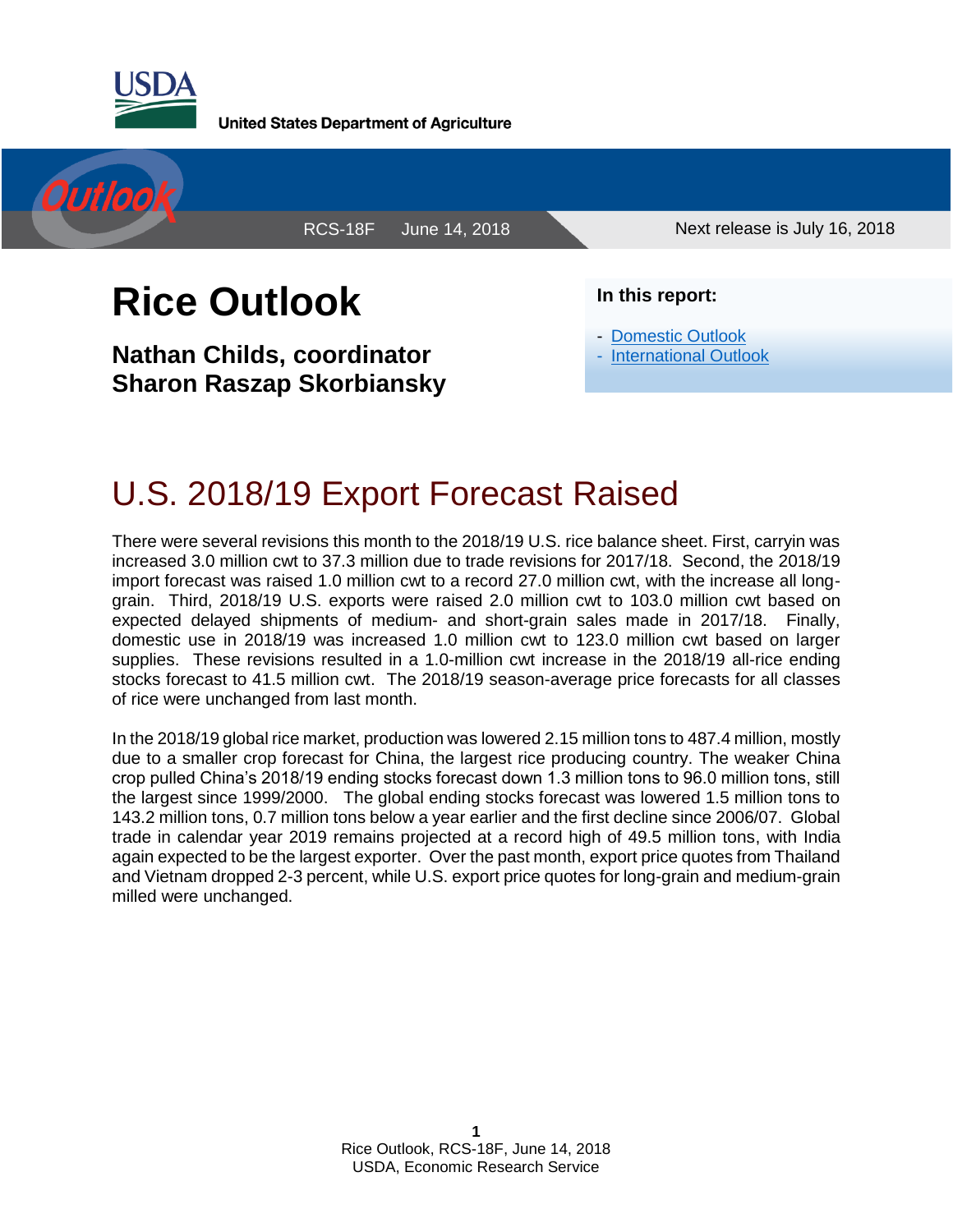## <span id="page-1-0"></span>**Domestic Outlook**

#### U.S. 2018/19 Rice Imports Projected at Record 27.0 Million **Cwt**

There were two supply side revisions to the 2018/19 U.S. rice balance sheet this month. First, beginning stocks were increased 3.0 million cwt to 37.3 million cwt due to larger imports and weaker exports in 2017/18. Despite the upward revision, the 2018/19 carryin is forecast 19 percent below a year earlier. The 2018/19 long-grain carryin was increased 1.0 million cwt to 21.4 million cwt, 31 percent below a year earlier. The 2018/19 medium- and short-grain carryin forecast was raised 2.0 million cwt to 12.4 million cwt, nearly 8 percent larger than a year earlier. Beginning stocks of brokens, included in total stock estimates, are not classified by length of grain.

Second, the 2018/19 U.S. rice import forecast was increased 1.0 million cwt—all long-grain—to 27.0 million cwt, unchanged from the year-earlier revised record. The upward revision was based on a record pace of monthly shipments from August 2017 through April 2018. The 2018/19 U.S. long-grain import forecast was increased 4 percent to 23.5 million, also unchanged from the yearearlier record. Similar to 2017/18, Asian aromatics are expected to account for the bulk of U.S. rice imports, with Thailand the largest supplier, followed by India. Combined medium- and shortgrain imports remain forecast at 3.5 million cwt, unchanged from a year earlier, but well below the 2006/07 record of 6.3 million cwt. Specialty rice from Thailand accounts for most of U.S. mediumand short-grain rice imports, with Italy's premium Arborio much of the remainder.



#### **U.S. rice imports are projected to remain record high in 2018/19**

2017/18 and 2018/19 are forecasts.

1/ Does not include seed use. Sources: 1985/86-2014/15, *Rice Yearbook Data Set,* Economic Research Service, USDA; 2015/16-2017/18, *World Agricultural Supply and Demand Estimates,* World Agricultural Outlook Board, USDA.

The 2018/19 U.S. rice crop remains projected at 203.2 million cwt, up 14 percent from a year earlier. The expected production increase is due primarily to expanded area, along with a slightly higher average yield. Long-grain production remains forecast at 150.2 million cwt, up 17.5 percent from a year earlier, mostly due to expanded plantings in the South. Almost all U.S. long-

> **2** Rice Outlook, RCS-18F, June 14, 2018 USDA, Economic Research Service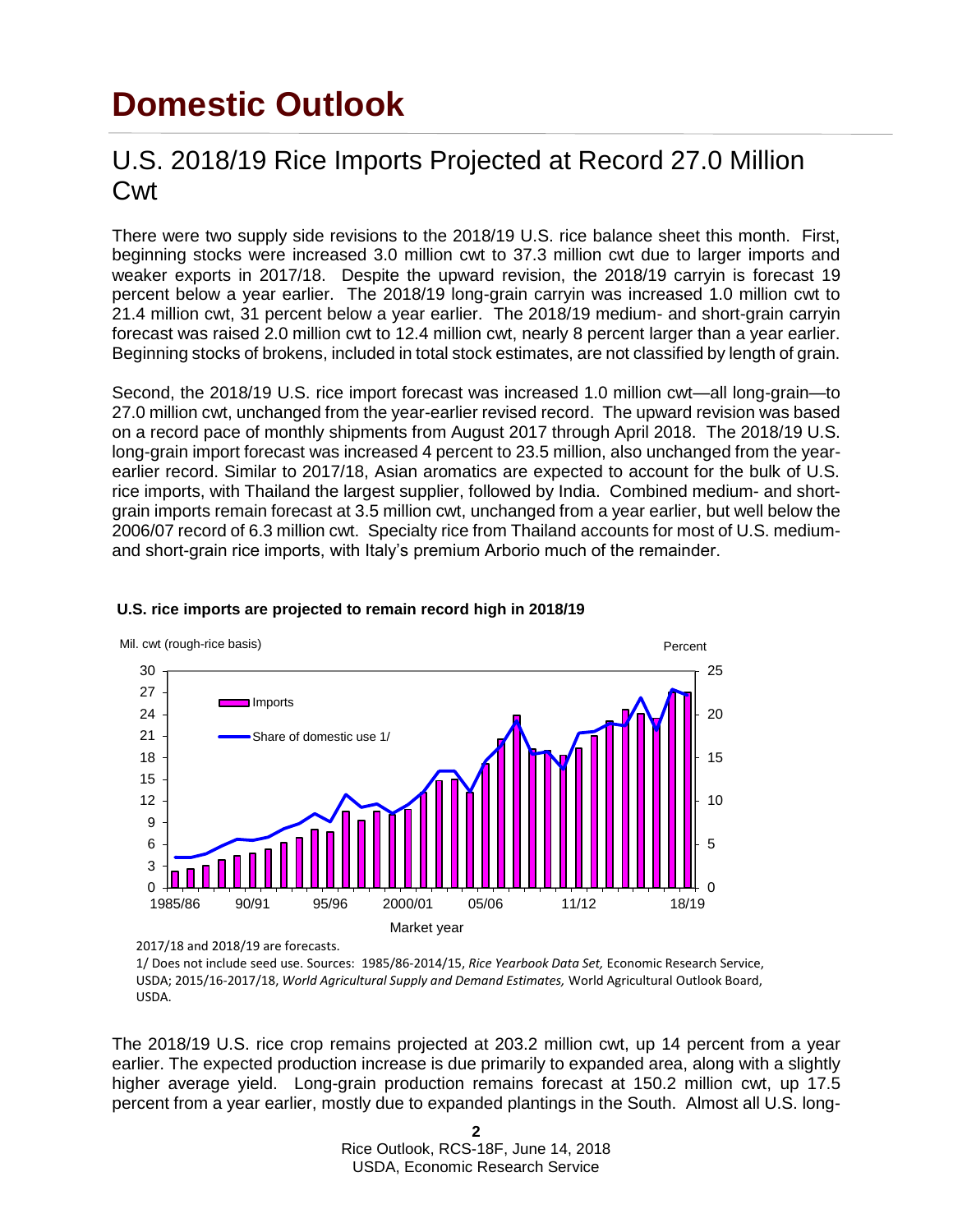grain rice is grown in the South. Combined medium- and short-grain production is projected at 53.0 million cwt, up 5 percent from a year earlier.

Area forecasts for the 2018/19 crop are currently based on the March survey of farmers planting intentions. The results of first USDA survey, conducted this month, of actual 2018/19 rice plantings will be released on June 29 in the *Acreage* report. Yield forecasts for 2018/19 are currently based on 20-year trends by class. The first survey-based yield forecasts for the 2018/19 crop—all-rice and by State—will be released on August 10 in the *Crop Production* report.

Planting of the 2018/19 U.S. rice crop is complete, with crop emergence near 100 percent in all six rice producing States. The crop has just started to head on parts of the Gulf Coast, and heading will begin in the Delta late this month. Harvest is expected to begin on the Gulf Coast in late July, slightly behind a year earlier, with harvest typically beginning a month later in the southern Delta. Despite an abnormally cool and wet early spring that initially delayed planting and progress in many areas, much of the South—particularly the Gulf Coast—had been extremely hot and dry in recent weeks, likely accelerating development but possibly hindering conditions. Overall, the condition of the 2018/19 U.S. crop is superior to a year earlier as weather has been more favorable than in 2017/18, when early season flooding and late-season excessive heat adversely impacted much of the southern rice crop, especially in the Delta. For the week ending June 10, 2018, 71 percent of the total U.S. rice crop was rated in good or excellent condition, down from 74 percent a week earlier but 3 percentage points above a year earlier.

Conditions were reported higher than a year earlier in the Delta, the largest rice growing region in the U.S. In the Delta, 66 percent of the 2018/19 Arkansas rice crop was rated in good or excellent condition for the week ending June 10, down from 70 percent a week earlier but 5 percentage points above 2017/18. Also, just 5 percent of the Arkansas crop was rated in poor or very poor condition, compared with 12 percent a year earlier. In nearby Missouri, 69 percent of the 2018/19 rice crop was rated in good or excellent condition, up 1 percentage point from a week earlier and 5 percentage points higher than in 2017/18. In addition, just 4 percent of Missouri's 2018/19 crop was rated in poor or very poor condition, well below 10 percent a year ago. In Mississippi, for the week ending June 10, 85 percent of the 2018/19 crop was rated in good or excellent condition, up 1 percentage point from a week earlier and well above 67 percent in 2017/18.

In contrast, on the Gulf Coast, crop conditions were rated below a year earlier. For the week ending June 10, 69 percent of Louisiana's 2018/19 rice crop was reported in good or excellent condition, down 1 percentage point from a week earlier and 4 percentage points below conditions in 2017/18. In Texas, just 57 percent of the 2018/19 rice crop was rated in good or excellent condition, down 8 percentage points from both a week earlier and a year ago. In addition, 8 percent of the 2018/19 Texas rice crop was rated in poor or very poor condition compared with none a year earlier. Temperatures have been extremely hot in both States in recent weeks, with little rain. In California, 90 percent of the 2018/19 rice crop was reported in good or excellent condition, unchanged from last week or a year earlier.

Total U.S. rice supplies in 2018/19 are projected at 267.5 million cwt, up 4.0 million cwt from the previous forecast—a result of a larger carryin and a higher import forecast—and more than 6 percent large than a year earlier. The year-to-year supply increase is due to a much larger crop. Long-grain supplies are projected at 195.1 million cwt, up 2.0 million cwt from the previous forecast and up 7 percent from a year earlier, also due to a much larger crop. Medium- and short-grain supplies are forecast at 68.9 million cwt, up 2 million cwt from the previous forecast due to a larger carryin and more than 5 percent larger than in 2017/18. Despite the expected increases, total U.S. rice supplies remain below record for all-rice and for both classes of rice.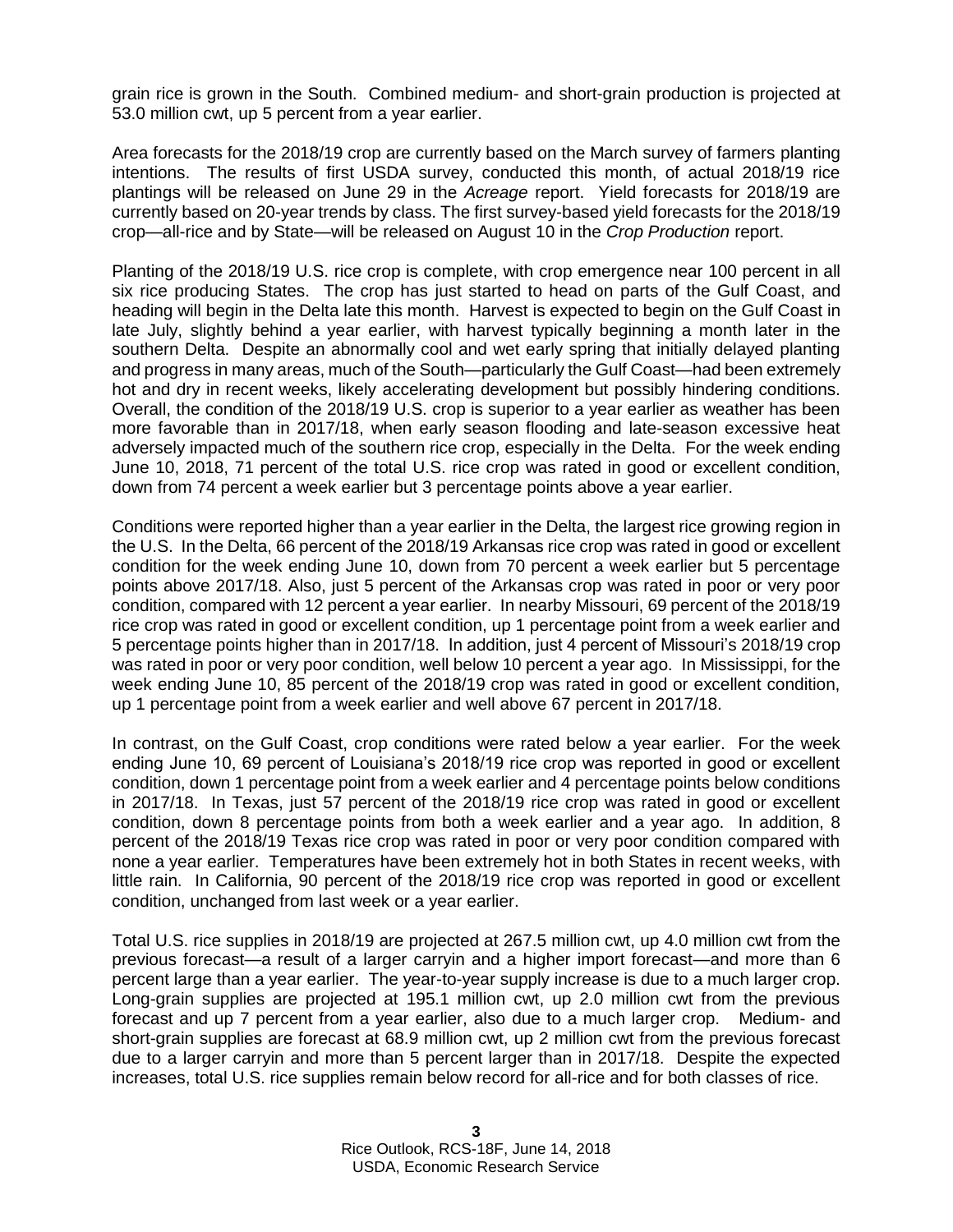### Forecasts for 2018/19 U.S. Exports and Domestic Use Raised

This month, USDA raised its 2018/19 forecasts for both domestic use and exports. Total domestic and residual use of rice in 2018/19 is projected at 123.0 million cwt, up 1.0 million cwt from the previous forecast and 2.5 percent larger than a year earlier. The upward revision was primarily based on a larger supply forecast. Despite the upward revision, domestic use is still well below the 2010/11 record of 136.9 million cwt. Domestic and residual use account for post-harvest losses, including unreported losses in processing, marketing, and transporting. These losses are typically proportional to the crop size. Long-grain domestic and residual use is projected at 96.0 million cwt, an increase of 1.0 million cwt from the previous forecast and 4 percent larger than in 2017/18. Medium- and short-grain domestic and residual use remains projected at 27.0 million cwt, a decrease of almost 4 percent from 2017/18, as exports are projected to account for a larger share of use in 2018/19 than in 2017/18.

Total U.S. rice exports in 2018/19 are projected at 103.0 million cwt, an increase of 2.0 million cwt from the previous forecast and almost 10 percent larger than a year earlier. This month's upward revision in exports is based on expectations that current sales from the 2017/18 market year mostly medium- and short-grain purchased by Japan—will not actually ship until early 2018/19. On an annual basis, the expected export increase in 2018/19 is based on larger supplies, slightly lower prices for long-grain and southern medium-grain rice, and a smaller price difference with major Asian and South American competitors in the global long-grain market.

Rough rice exports in 2018/19 remain projected at 34.0 million cwt, up 10 percent from 2017/18, with expanded shipments to Latin America accounting for most of the expected increase. U.S. sales to the Mediterranean are expected to be higher as well, largely due to a much smaller crop in Egypt, a major supplier to the region. Latin America accounts for the bulk of U.S. rough-rice exports, taking almost exclusively long-grain rice. Markets in the Mediterranean account for most of the remaining U.S. rough-rice exports, purchasing mostly medium-grain rice, typically from the South.

U.S. milled rice exports (combined milled and brown rice exports on a rough basis) in 2018/19 are projected at 69.0 million cwt, an increase of 2.0 million cwt from the previous forecast and 9.5 percent above a year earlier. The upward revision was totally due to expectations that some shipments already purchased by Japan in 2017/18 will not actually ship until after the start of the 2018/19 market. These sales were all medium- and short-grain and purchased as part of Japan's World Trade Organization commitments. On an annual basis, Latin America, the Middle East, and Northeast Asia are likely to import more U.S. milled-rice in 2018/19, with the expected growth in Northeast Asia mostly accounted for by the shipments purchased in 2017/18. These three markets and Canada account for the bulk of U.S. milled rice exports. Europe and Sub-Saharan Africa purchase much smaller amounts.

U.S. long-grain exports in 2018/19 remain projected at 72.0 million cwt, up 3.0 million cwt from a year earlier. Latin America, the largest market for U.S. long-grain rice exports, is expected to account for much of the increase, mostly due to more competitive U.S. prices and larger supplies. In recent years, the United States has lost market shares in both Mexico and Central America, mostly to South American exporters and, to a lesser extent, some Asian exporters. The U.S. remains the largest supplier to both of these substantial rice-import markets, but its share continues to decline, mostly due to improved quality and more competitive prices from South American exporters. In 2017/18, the U.S. also lost market share in Venezuela as well, mostly to South American competitors.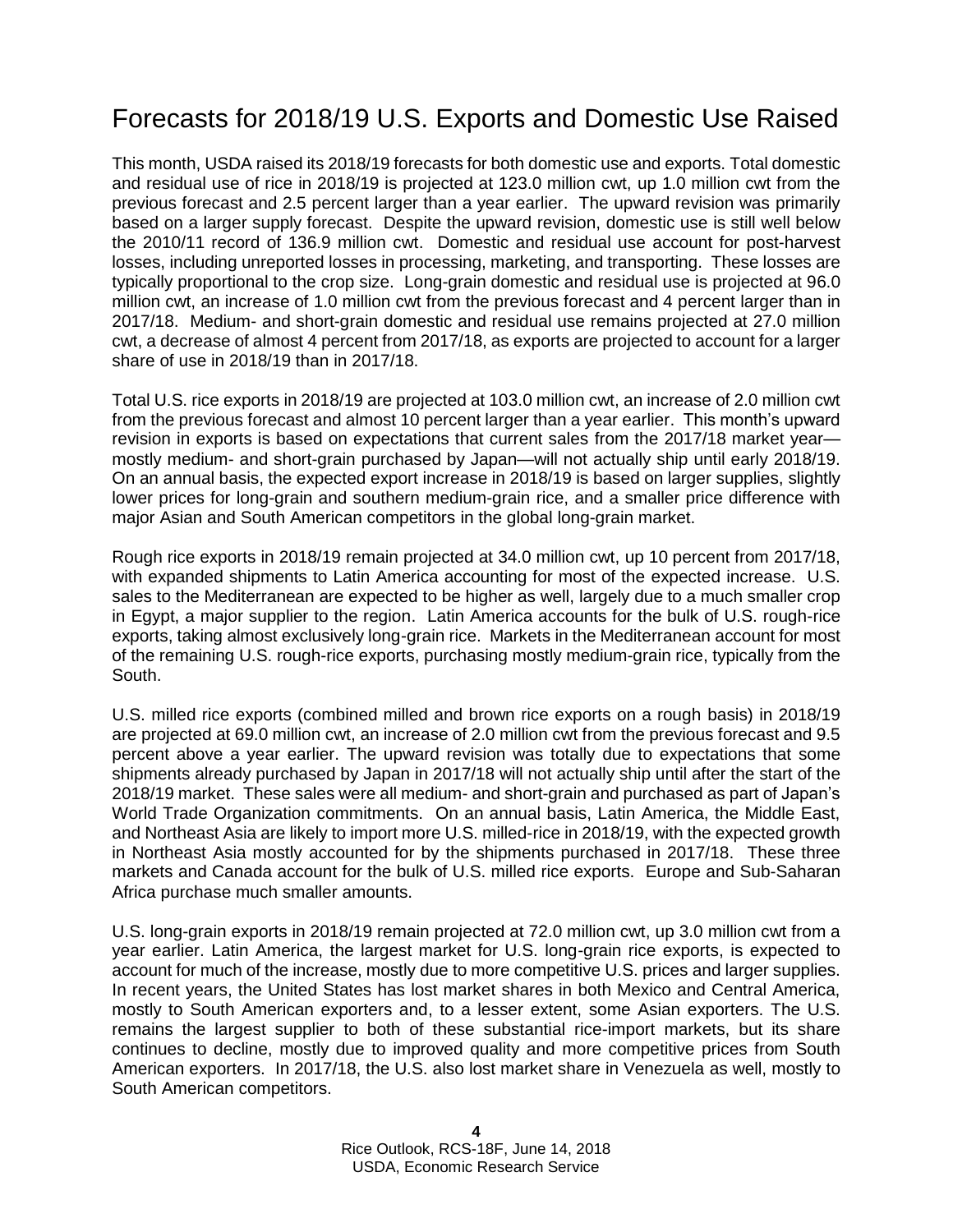Total use of U.S. rice in 2018/19 is projected at 226.0 million cwt, an increase of 3.0 million cwt from the previous forecast and 6 percent larger than a year earlier. Long-grain total use is projected at 168.0 million cwt, up 1.0 million cwt from the previous forecast—all due to larger domestic use—and 4 percent larger than in 2017/18. Medium- and short-grain total use in 2018/19 is projected at 58.0 million cwt, an increase of 2.0 million cwt from the previous forecast—a result of stronger exports—and more than 9 percent larger than a year earlier.

#### U.S. Ending Stocks Projected To Increase 11 Percent in 2018/19

U.S. ending stocks of all rice in 2018/19 are projected at 41.5 million cwt, an increase of 1.0 million cwt from the previous forecast and 11 percent larger than a year earlier. The substantial increase in ending stocks in 2018/19, despite higher expected domestic use and exports, is due to a 14 percent increase in production. The 2018/19 stocks-to-use ratio is projected at 18.4 percent, above 17.4 percent in 2017/18.

The stocks situation varies by class. Long-grain 2018/19 ending stocks are projected at 27.1 million cwt, an increase of 1.0 million cwt from the previous forecast and 27 percent larger than a year earlier. The long-grain stocks-to-use ratio is projected at 16.1 percent, almost 3 percentage points above 2017/18. An ending-stocks projection and stocks-to-use ratio of these levels will likely put downward pressure on long-grain prices during the 2018/19 market year.

For medium- and short-grain rice, 2018/19 ending stocks remain projected at 10.9 million cwt, down 12 percent from a year earlier. The medium- and short-grain stocks-to-use ratio is projected at 18.8 percent, down from 23.4 percent from 2017/18. This level of medium- and short-grain carryout is not excessive, with downward price pressure limited to the southern medium-grain due to expected higher area.

#### U.S. 2017/18 Export Forecast Lowered; Imports Raised

There were several revisions this month to the 2017/18 U.S. rice balance sheet. On the supplyside, the 2017/18 total import forecast was raised 1.0 million cwt to a record 27.0 million cwt, 15 percent larger than a year earlier. Through April 2018, total U.S. rice imports on a product-weight basis were up 16 percent from a year earlier. Thailand accounted for most of the increase. At more than 400,000 tons, U.S. rice imports from Thailand were up 10 percent from a year earlier and the highest on record for the first 9 months of a market year. At 138,500 tons, rice imports from India through April were up 24 percent from a year earlier and the highest on record for the first 9 months of a market year. Nearly all U.S. imports from Thailand and India are aromatic varieties, which are included in the long-grain supply category. Although a smaller supplier, through April 2018, Brazil shipped 35,300 tons of rice to the U.S., 3 times the level a year earlier. Brazil ships mostly long-grain milled-rice to the United States. By class, U.S. long-grain imports are projected at a record 23.5 million cwt, up 1.0 million cwt from the previous forecast and 16 percent higher than a year earlier. Medium- and short-grain imports remain projected at 3.5 million cwt, up 9 percent from 2016/17.

On the use side, the 2017/18 total export forecast was lowered 2.0 million cwt to 94.0 million cwt based on expectations that some sales of medium- and short-grain rice to Japan will not actually ship until early in the 2018/19 market year. As of May 31, Japan had more than 102,000 tons of purchased rice that had not yet shipped. Through April, monthly export data reported by the U.S. Bureau of the Census converted to a rough-rice basis indicated total U.S. rice exports from August

**<sup>5</sup>** Rice Outlook, RCS-18F, June 14, 2018 USDA, Economic Research Service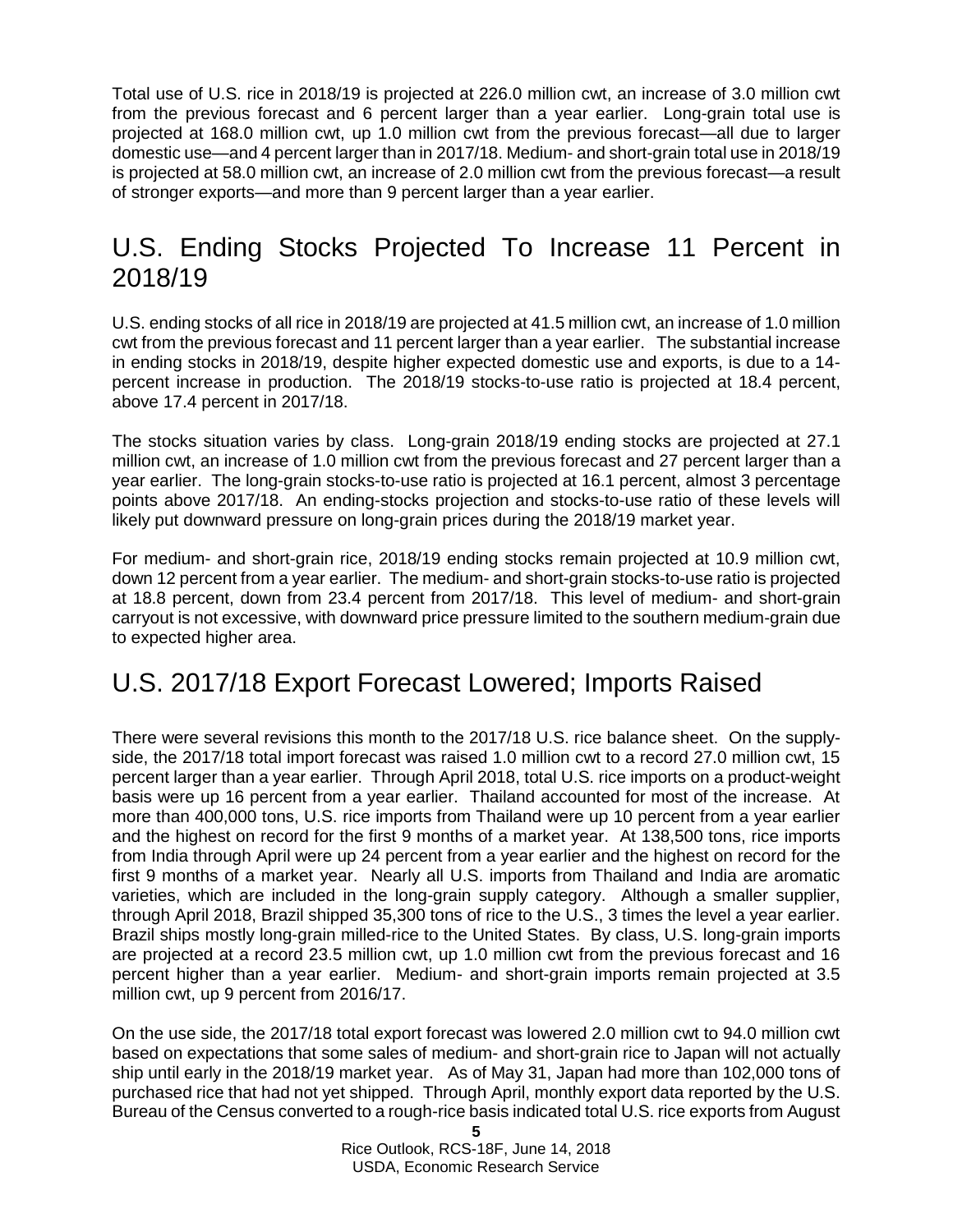2017 through April 2018 at 67.0 million cwt. Thus, to achieve the 94.0 million cwt 2017/18 export forecast the pace of U.S. shipments will need to increase. Through April 2018, monthly U.S. exports were below a year earlier each month, with differences especially large in September, January, and February.

Milled rice accounted for all of the downward revision in U.S. 2017/18 exports. At 63.0 million cwt, 2017/18 milled-rice exports are 15 percent below a year earlier. By class, the U.S. medium- and short-grain 2017/18 export forecast was lowered 2.0 million cwt to 25.0 million cwt, down 34 percent from a year earlier and the lowest since 2006/07. Long-grain 2017/18 exports remain forecast at 69.0 million cwt, 12 percent below a year earlier and the lowest since 2008/09. The June 7 *U.S. Export Sales* included a 93,500-ton correction for previously unreported U.S. longgrain rough sales to Mexico.

On balance, these trade revisions raised 2017/18 ending stocks 3.0 million cwt to 37.3 million cwt, 19 percent below a year earlier. Long-grain ending stocks were raised 1.0 million cwt to 21.4 million cwt, 31 percent below a year earlier. The combined medium- and short-grain ending stocks forecast was increased 2.0 million cwt to 12.4 million cwt, almost 8 percent above a year ago.

#### 2017/18 Long-Grain Season-Average Farm Price Lowered

There were no revisions to the 2018/19 season-average farm price (SAFP) forecasts this month. However, there was a slight revision to the 2017/18 long-grain SAFP. The long-grain 2017/18 SAFP range was lowered 10 cents on both ends to \$\$11.50-\$11.70, based on reported monthly prices through April and expectations regarding prices and marketings the remainder of the market year. In addition, the U.S. medium- and short-grain SAFP range was lowered 20 cents on both ends to \$14.70-\$15.30 per cwt, based on revised projected market year marketings by region. Neither the California nor the southern medium- and short-grain 2017/18 SAFP was revised this month. The SAFP revisions by class resulted in a 10-cent reduction on both the high and low ends to the all-rice 2017/18 SAFP to \$12.30-\$12.70 per cwt.

The 2018/19 long-grain SAFP remains projected at \$11.00-\$12.00 per cwt, with the midpoint down 10 cents from 2017/18. The slightly lower midpoint in 2018/19 is based on expected larger U.S. long-grain supplies. The southern medium- and short-grain season-average farm price remains projected at \$11.20-\$12.20 per cwt, with the midpoint 30 cents below a year earlier. The decline is based on larger supplies stemming from increased area. The California 2018/19 medium- and short-grain season-average price remains projected at \$16.50-\$17.50 per cwt compared with \$16.20-\$17.00 for 2017/18. The higher 2018/19 midpoint is based on smaller intended area reported in March by NASS. The U.S. 2018/19 medium- and short-grain seasonaverage farm price remains projected at \$14.70-\$15.70 per cwt, with the mid-point up 20 cents from a year earlier. The all-rice 2018/19 season-average farm price remains projected at \$11.90- \$12.90 per cwt, with the midpoint 10 cents below a year earlier.

In late May, NASS reported the April long-grain price at \$12.00 per cwt, up 10 cents from a month earlier and the highest since January 2015. The southern medium- and short-grain April price was reported at \$12.80 per cwt, up 50 cents from March and highest since August 2015. The California medium- and short-grain April price was reported at \$17.10 per cwt, down 80 cents from March. The U.S. medium- and short-grain April price was reported at \$15.60 per cwt, unchanged from March. The all-rice April price was reported at \$12.90 per cwt, up 20 cents from March.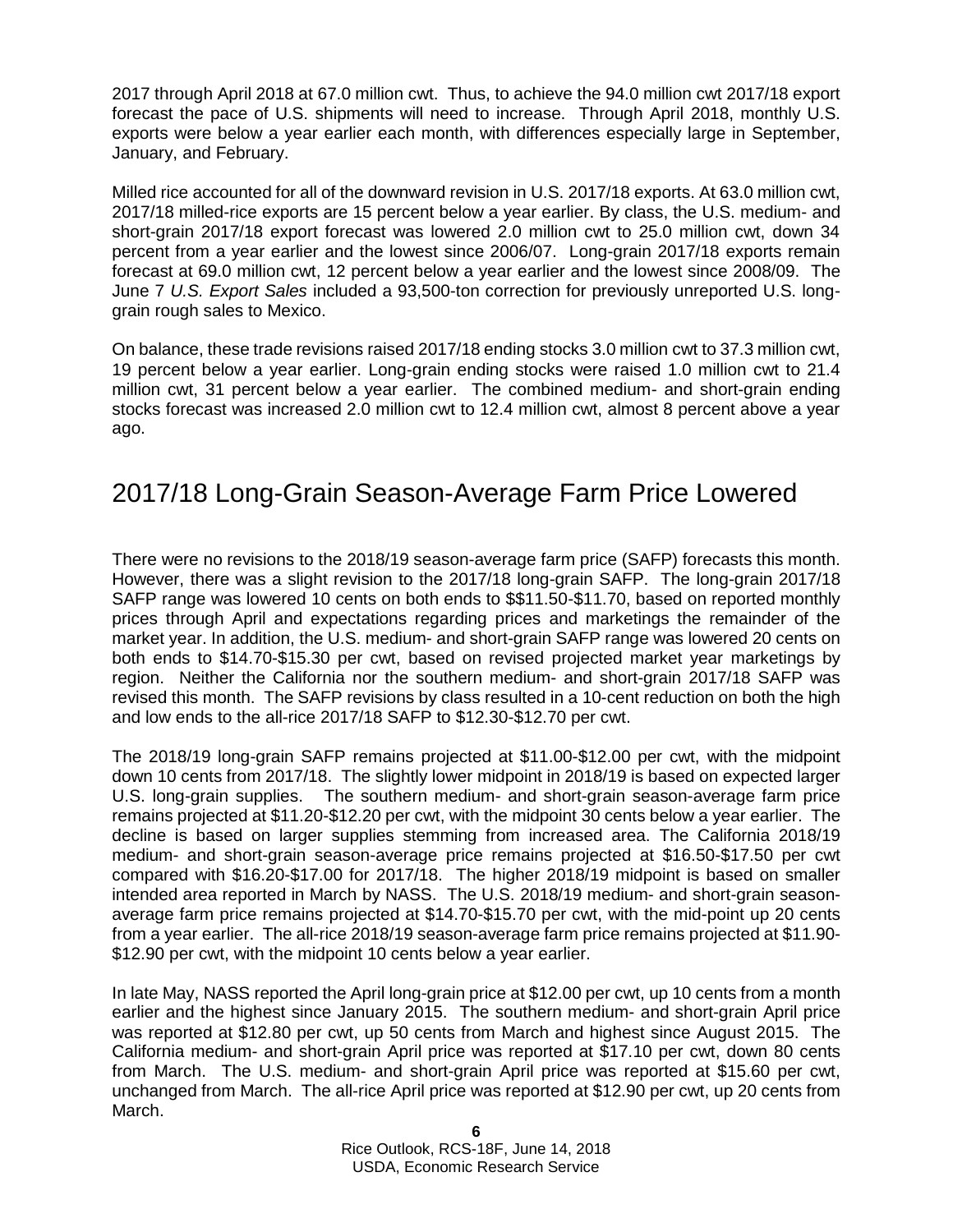### <span id="page-6-0"></span>**International Outlook**

### China's 2018/19 Rice Production Forecast Lowered 2 Percent

Global rice production in 2018/19 is projected at 487.4 million tons (milled basis), down 2.15 million tons from the previous forecast and 1.0 million tons below the year-earlier record. The expected decline in global production in 2018/19 is due to a lower average yield, partly caused by an area shift to lower yielding countries. At 161.6 million hectares, global rice area in 2018/19 is 0.86 million hectares above 2017/18 and just 0.2 million hectares below the 2013/14 record. Bangladesh, India, Thailand, and the United States account for most of the expected 2018/19 area increase, with low-yielding India increasing rice area the most. In contrast, harvested area is projected to decline in 2018/19 in China, Colombia, Egypt, Iraq, South Korea, and Venezuela, with declines in high-yielding countries China and Egypt especially large. The average global yield of 4.51 tons per hectare (rough basis) is slightly below the year-earlier record, partly due to expectations of a return to trend yields in China and India, the two largest rice producing countries, as well as the area shifts to lower yielding countries.

There were three downward production revisions this month for 2018/19. First, China's 2018/19 rice production forecast was lowered 2.3 million tons to 142.2 million tons, nearly 3 percent below a year earlier and the smallest since 2011/12. The reduced crop forecast is result of a 0.5-million hectare reduction in area to 29.5 million hectares, down 2 percent from a year earlier and the lowest since 2008/09. The substantial area decline is based on data from the Government of China. This year, the Government of China reduced support prices for rice to curb rice plantings, largely due to the accumulation of excessive stocks. The average yield of 6.89 tons per hectare is fractionally below the year-earlier record and is based on a log-term trend. Despite the substantial crop reduction, China has more than enough rice to satisfy domestic demand, expand exports, and still maintain huge stocks of rice at the end of the year.

The start of this year's sowing season in China was characterized by favorable weather and soil moisture across the major rice growing regions, facilitating rapid planting and early crop establishment based on the Standardized Precipitation Index (SPI). Rice is produced almost everywhere in China, but the major production regions are in Heilongjiang (20 percent), Hunan (20 percent), Sichuan, Hubei, Anhui, Jiangxi, Guangxi, Guangdong, Jiangsu, Jilin, and Yunnan. China produces both Indica rice and Japonica rice, with the Japonica rice higher priced.

Second, Mexico's 2018/19 rice production forecast was lowered 27,000 tons to 178,000 tons based on a 5,000-hectare reduction in the area forecast to 40,000 hectares. Both area and production in Mexico are slightly below a year earlier. Although Mexico was self-sufficient in rice until the late 1980s, imports now account for around 90 percent of the country's rice consumption as production declined for more than two decades while consumption steadily rose. Third, Russia's 2018/19 rice production forecast was reduced 20,000 tons to 630,000 tons based on Government of Russia data reporting slightly smaller area. Both area and production in Russia remain below levels achieved prior to the breakup of the Soviet Union.

There was only one upward revision this month for 2018/19 production: Thailand's 2018/19 rice production forecast was raised 0.2 million tons to a record 21.2 million tons, an increase of 4 percent from a year earlier. The upward revision in production is due to a 95,000-hectare increase in total harvested area to a record 11.14 million hectares, up 4 percent from a year earlier. The upward revision in area—primarily main-season fragrant rice in the northeast—is due to higher prices, favorable weather conditions, and ample supplies of water and early release of water for main-crop irrigation. Strong farm gate prices and the release of irrigation water a month earlier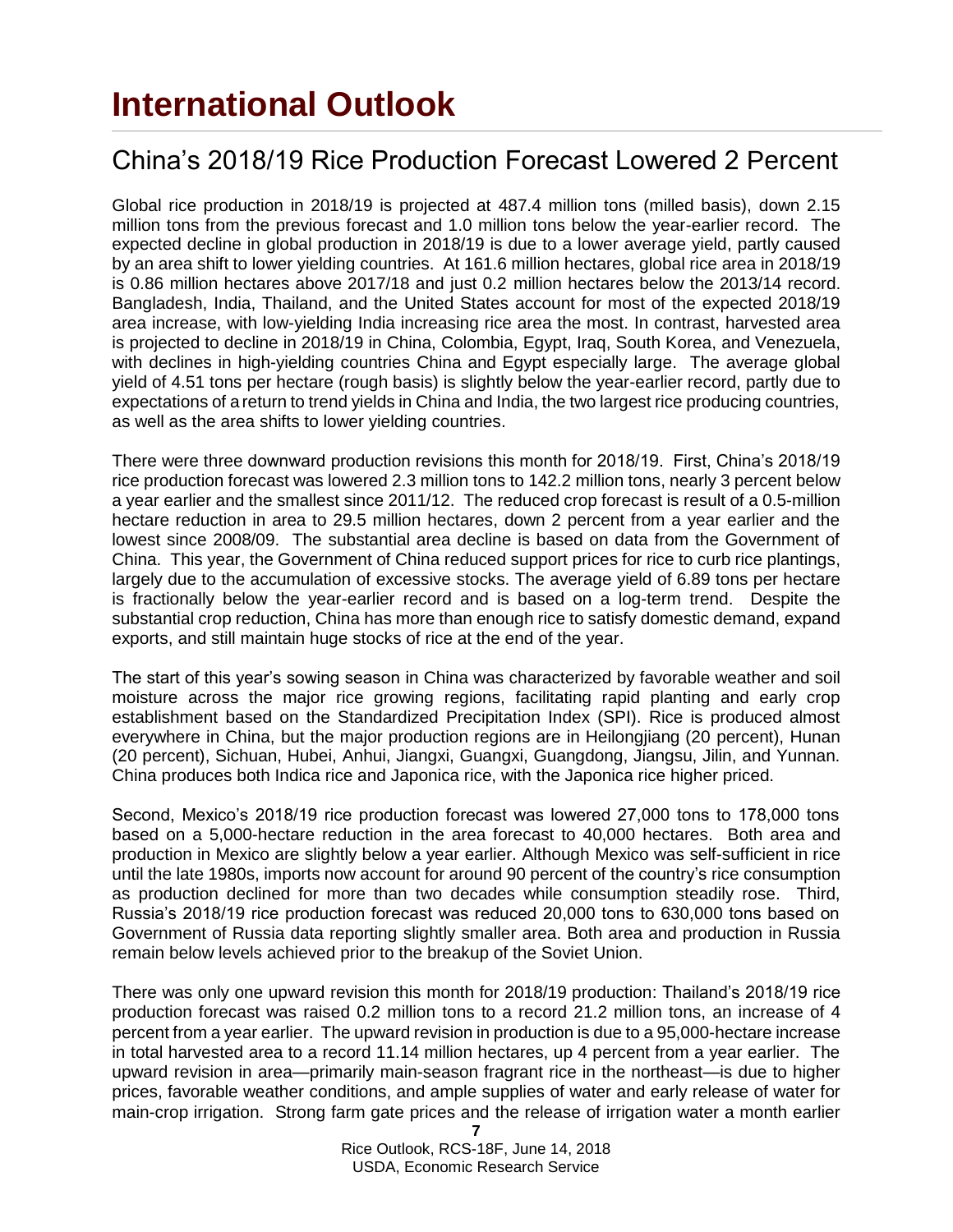than normal also account for the year-to-year area increase. The bulk of the main season crop relies on natural flooding from rivers caused by monsoon rains. In contrast, nearly all of Thailand's second season crop—about 15 percent of total production—relies on mechanical irrigation.

There were only slight revisions to the 2017/18 global rice production forecasts—all in Latin America—with global production raised just 84,000 tons. The largest production revision for 2017/18 was a 101,000 ton increase in Argentina's production to 891,000 tons based on a 6,000 hectare area increase to 198,000 hectares reported by the Government of Argentina. This upward revision was partially offset by a 5,000-ton reduction in Mexico's 2017/18 production to 183,000 tons and a 12,000-ton reduction in Uruguay's 2017/18 production to 884,000 tons. Both Argentina and Uruguay grow the bulk of their rice crop for export. In contrast, Mexico is one of the largest rice importers in the Western Hemisphere.

With consumption exceeding production for the first time in 14 years, 2018/19 global ending stocks are projected to decrease 0.7 million tons to 143.2 million tons, the first decline since 2006/07. China accounts for most of the downward revision in the 2018/19 global ending stocks forecast. At 96.0 million tons, China's 2018/19 ending stocks are 1.3 million tons below the previous forecast but 2.0 million tons above a year earlier and the highest since the 1999/2000 record of 97.4 million tons. India accounts for the bulk of the projected decline in global stocks in 2018/19. At 18.0 million tons, India's projected ending stocks are 2.2 million tons below a year earlier but still adequate for food security needs. The year-to-year decline in India's rice stocks is largely due to higher domestic use and record exports. In addition to China, ending stocks of rice are projected to be higher than a year earlier in Bangladesh, Indonesia, the Philippines, Thailand, and the United States. The global 2018/19 stocks-to-use ratio is projected at 29.3 percent, down slightly from a year earlier.

#### Egypt and Nigeria Are Projected To Boost Imports in 2019

Global rice trade in 2019 is projected at a record 49.5 million tons, nearly unchanged from last month's forecast but up 0.8 million from a year earlier and the third consecutive year of increasing global trade. On the 2019 export side, shipments are projected to be larger in 2019 from Cambodia, China, India, Paraguay, Thailand, and the United States. Thailand's 0.5-million-ton increase to 11.0 million tons is the largest. Both China and India are projected to expand exports 0.2 million tons in 2019 and U.S. exports are projected to increase 0.15 million tons. Paraguay's 2019 projected exports of 650,000 tons are the highest on record. These 2019 export expansions are projected to be partially offset by reduced shipments from Argentina, Brazil, Egypt, Peru, Uruguay, and Venezuela. Brazil's 150,000-ton reduction to 700,000 tons is the largest reduction, a decline due to tighter supplies. India is projected to remain the largest rice exporter for the 8th consecutive year. Burma's 2018 and 2019 projected rice exports of 3.5 million tons finally exceed the previous record, achieved shortly before World War II began in the Pacific in late 1941.

On the 2019 import side, purchases in 2019 are projected larger than a year earlier for Benin, Brazil, Burkina-Faso, Cameron, Cote d'Ivoire, Egypt, the European Union, Iraq, Iran, Kenya, Malaysia, Nigeria, Saudi Arabia, Senegal, and the United Arab Emirates. Nigeria's 0.4 millionton increase in imports to 3.0 million tons is the largest projected import increase for 2019, as production is unable to keep up with rising consumption largely driven by expanding population. Egypt's 350,000-ton import increase to a record 400,000 tons is the second largest increase in imports in 2019. Egypt's record import forecast is based on an expected 23-percent drop in production to just 3.3 million tons, the smallest since 2010/11. The smaller Egypt crop is the result of a Government-imposed area contraction due to limited water supplies. Prior to 2017/18, Egypt had been a net exporter of rice since at least 1960. Sub-Saharan Africa's 2019 projected imports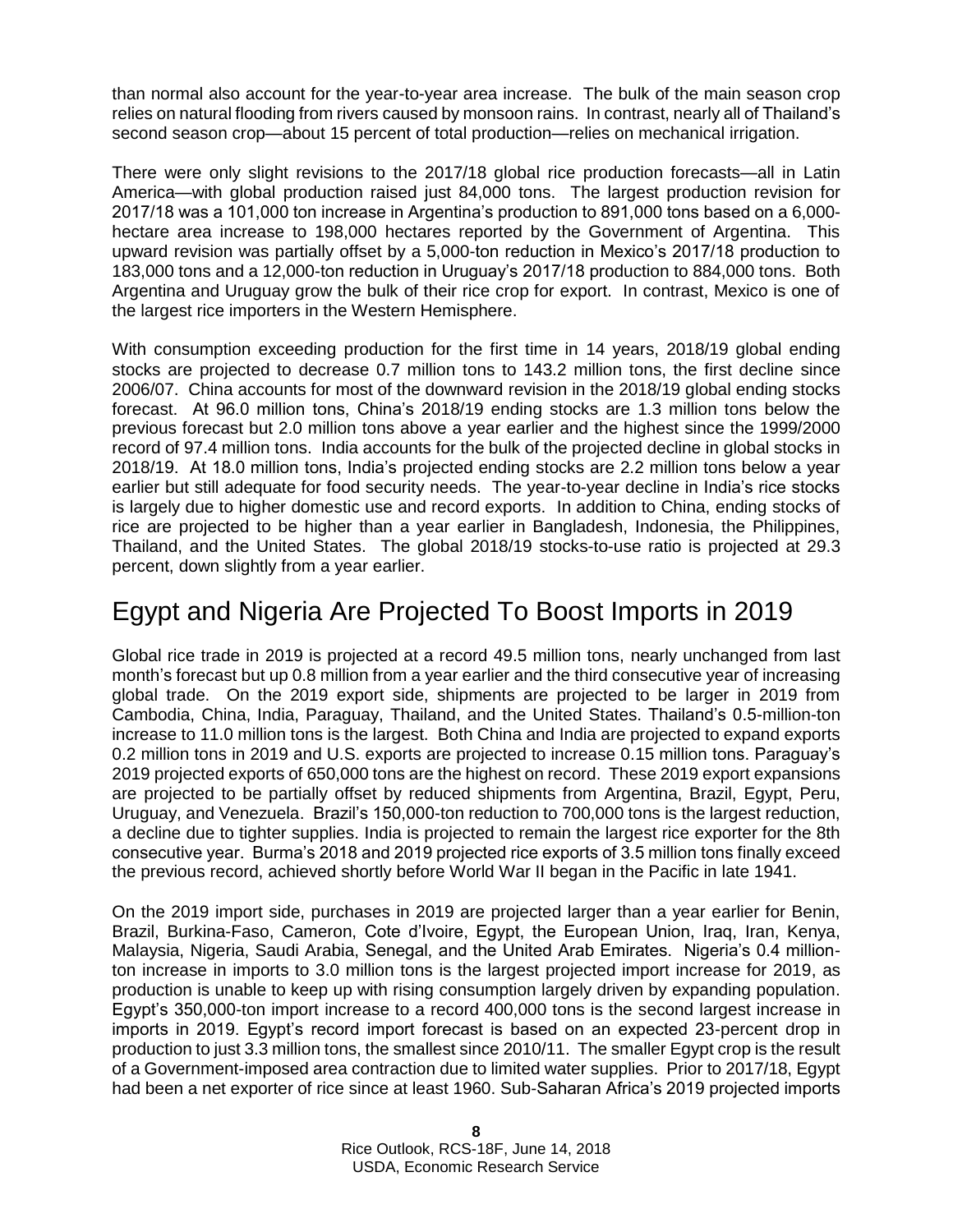of 16.2 million tons are up 6 percent from a year earlier and the highest on record. Sub-Saharan Africa is the largest rice importing region in the world and imports continue to expand.

These projected import increases are expected to be partially offset by several reductions, with 2019 imports projected to decline for Bangladesh, Ecuador, Indonesia, Madagascar, the Philippines, and Venezuela. Indonesia's 2019 imports are projected to decline 0.8 million tons to 1.2 million tons due to a slightly larger crop and adequate domestic supplies. Madagascar's 2019 imports are projected to decline 0.2 million tons to 0.3 million as production rebounds to a more normal level. Remaining import reductions are much smaller. U.S. 2019 imports are projected to remain at a record 855,000 tons, making the United States the second largest rice importer in the Western Hemisphere, just 5,000 tons less than Mexico.

There were no significant 2019 export revisions this month. On the 2019 import side, Egypt's 2019 import forecast was raised 200,000 tons to a record 400,000 tons based on recent Government statements regarding import levels and on much tighter supplies caused by a substantial crop reduction. The U.S. 2019 import forecast was raised 30,000 tons to 855,000 tons, unchanged from the earlier record. The increase was based on a recent record pace of imports, mostly from Asia.

Global rice trade in 2018 is forecast at 48.7 million tons, down 245,000 from the previous forecast but up more than 1 percent from a year earlier. There were several important 2018 trade revisions this month, mostly based on shipment pace. On the export side, India's 2018 export forecast was lowered 0.4 million tons to 12.8 million tons, with India still the largest exporter. This substantial export reduction was partially offset by a 50,000-ton increase in Argentina's exports to 450,000 tons and a 100,000-ton increase in Brazil's exports to 850,000 tons.

On the 2018 import side, Bangladesh's 2018 import forecast was lowered 0.6 million tons to 1.2 million tons based on the recently announced reinstatement of the 25-percent tariff on rice imports, coupled with a 3-percent supplementary tariff, effective June 7, 2018. Elsewhere in Latin America, Cuba's 2018 import forecast was lowered 40,000 tons to 500,000 tons, and Mexico's imports were lowered 10,000 tons to 850,000 tons. Indonesia's 2018 import forecast was raised 0.2 million tons to 2.0 million tons based on purchase pace and a goal to build stocks. Finally, the U.S. 2018 import forecast was raised 30,000 tons to 855,000 tons based on a record pace since January.

In 2018, exports are projected higher than a year earlier for Argentina, Australia, Brazil, Burma, Cambodia, China, India, Pakistan, Paraguay, and Vietnam. China's 2018 exports are projected to increase 0.43 million tons to 1.6 million, the largest since 2003. Increases by Pakistan and Vietnam are the next largest, both expanding more than 0.3 million tons. India's 2018 rice exports are projected to increase 240,000 tons and Brazil's to expand 256,000 tons. The remaining 2018 export increases are smaller. Overall, these year-to-year export increases are projected to be partially offset by several declines. Thailand's 2018 exports are projected to drop 1.1 million tons to 10.5 million tons as low-priced sales of Government-held stocks of low-quality old-crop rice end. U.S. 2018 exports are projected to drop 234,000 tons to 3.15 million tons due to smaller supplies and higher prices. Uruguay's 2018 exports of 860,000 tons are nearly 0.2 million tons below 2017 due to tighter supplies. Much smaller export reductions in 2018 are projected for Egypt and EU.

Indonesia's 2018 imports are projected at 2.0 million tons, up 1.65 million tons from 2017, primarily due to stock building. Indonesia's crop sizes have varied little in recent years. The Philippines are projected to import 1.4 million tons in 2018, up 200,000 tons from 2017 based on timing of WTO Minimum Access Imports and strong growth in consumer demand. Cote d'Ivoire's 2018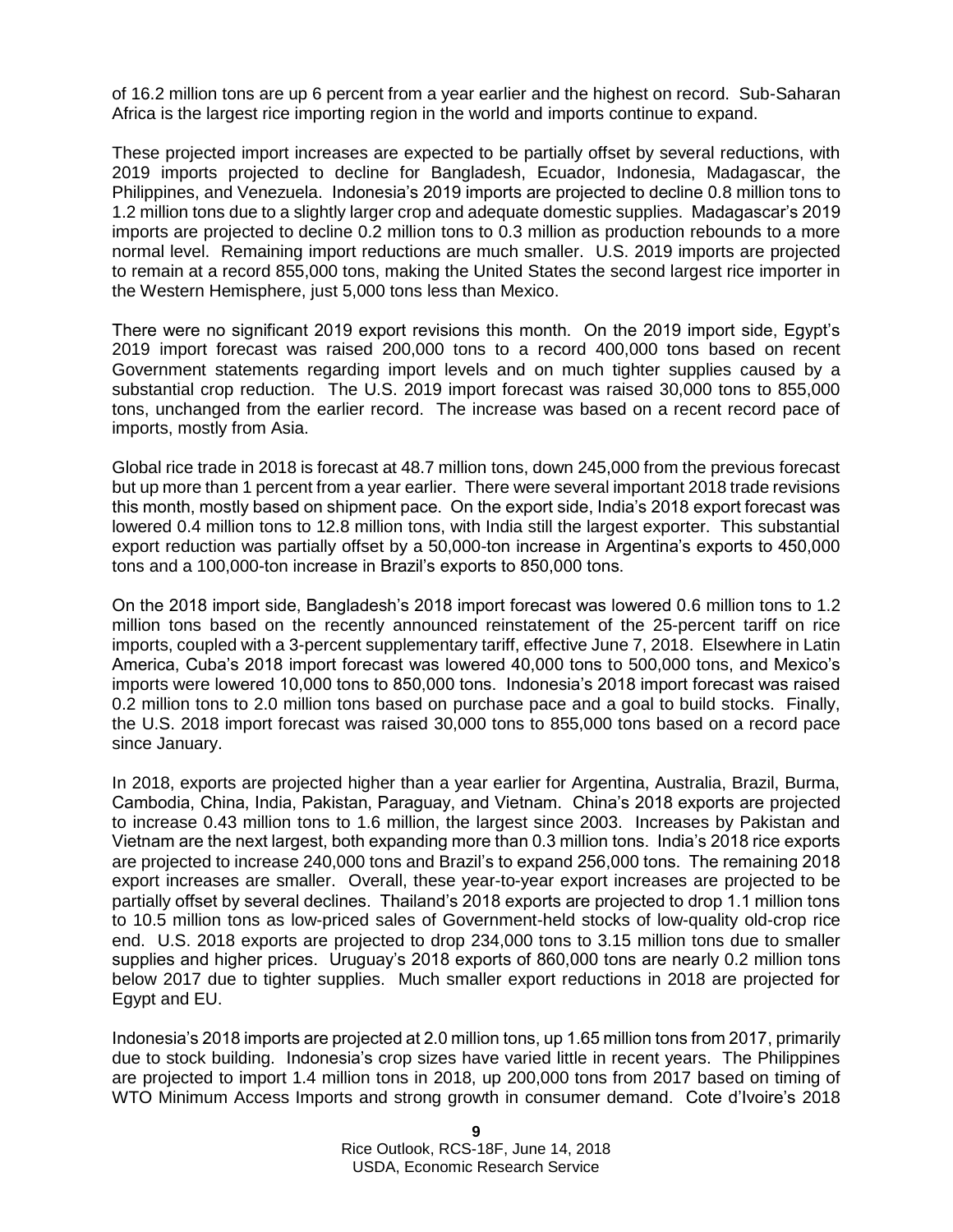imports are projected to increase 150,000 tons to a record 1.5 million tons on expanding demand and limited production growth. Smaller increases in imports in 2018 are projected for Afghanistan, Nigeria, the UAE, the United States, and Venezuela. In contrast, imports in 2018 are projected to decline for Bangladesh, Brazil, China, EU, Iran, Madagascar, Sri Lanka, and Vietnam.

#### Global Rice Trading Prices Decline; U.S. Prices Remain Firm

Price quotes for most grades of Thailand's regular milled white rice dropped 2-3 percent over the past month, mostly due to a lack of new inquiries from buyers as traders wait for the results of the expected June 14-15 sale of the remaining 2.0 million tons of Government-held rice. These tenders will consist of 1.5 million tons of nonfood-quality rice and 0.5 million tons of deteriorated rice. Around 60 percent of these rice stocks are 5-percent broken white rice, mainly from the 2011/12–2012/13 market year pledging programs. The remainder consists of 100 percent broken white rice and fragrant rice, as well as glutinous rice.

For the week ending June 11, Thailand's 100-percent grade B milled white rice was quoted at \$437 per ton, down \$9 from the week ending May 7. Prices for Thailand's lower quality 15-percent brokens were quoted at \$420 per ton for the week ending June 11, down \$10 from the week ending May 7. In contrast, prices for Thailand's premium jasmine rice—an aromatic—were quoted at \$1,235 per ton for the week ending June 11, up \$120 from the week ending May 7. All price quotes for Thailand's rice are from the *Weekly Rice Price Update* reported by the U.S. Agricultural Office in Bangkok.

Price quotes for Vietnam's rice decreased 2 percent over the past month, a result of harvest of the second 2018 rice crop in the Mekong Delta and reduced demand from top buyer China. For the week ending June 12, prices for Vietnam's 5-percent broken, regular milled white rice were quoted at \$455 per ton, down \$10 from the week ending May 8. Vietnam's prices are now about \$23 per ton higher than for comparable grades of rice from Thailand. Vietnam's rice typically sells at \$30 to \$50 below comparable grades of Thailand's rice.

U.S. prices for long-grain milled rice were unchanged over the past month. For the week ending June 12, prices for high-quality U.S. Southern long-grain rice (No. 2, 4-percent brokens, bagged, free on board (fob) vessel, U.S. Gulfport) remain quoted at \$620 per ton, unchanged since the start of May. The U.S. price difference over Thailand's 100-percent Grade B milled rice rose to \$183 per ton for the week ending June 12, up from \$174 in early May but still almost \$20 below record. Prices for U.S. long-grain rough-rice (bulk, fob vessel, New Orleans) were quoted at \$315 per ton for the week ending June 12, down \$15 from the first week of May.

Domestic and export price quotes in California are also unchanged. California medium-grain milled rice (No. 1, 4-percent brokens, sacked, free on board, domestic mill) remain quoted at \$948 per ton for the week ending June 12, unchanged since late April. Export prices for California medium-grain milled-rice (4-percent brokens, sacked, on board vessel in Oakland) remain quoted at \$970 per ton for the week ending June 12, unchanged since the start of March. Price quotes for Vietnam, U.S. long- and medium-grain milled-rice, and U.S. rough-rice export prices are from the weekly *Creed Rice Market Report.* All price quotes for Thailand's rice are from the *Weekly Rice Price Update* reported by the U.S. Agricultural Office in Bangkok.

.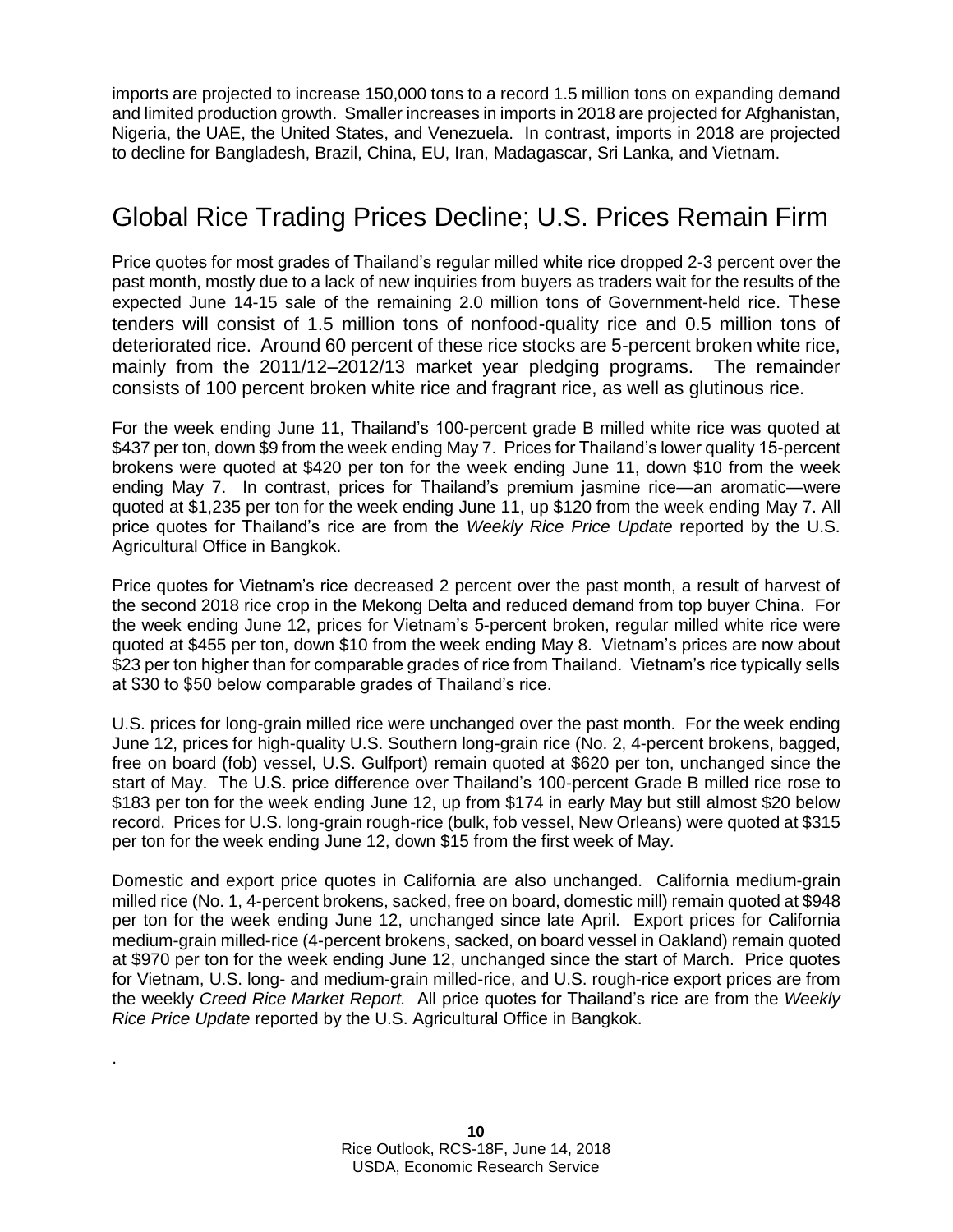#### **Tables**

| Table 1--U.S. rice supply and use 1/ |         |         |         |                           |         |          |          |
|--------------------------------------|---------|---------|---------|---------------------------|---------|----------|----------|
| Item                                 | 2012/13 | 2013/14 | 2014/15 | 2015/16                   | 2016/17 | 2017/18  | 2018/19  |
|                                      |         |         |         |                           |         | 2/       | 2/       |
| <b>TOTAL RICE</b>                    |         |         |         | Million acres             |         |          |          |
| Area:                                |         |         |         |                           |         |          |          |
| Planted                              | 2.700   | 2.490   | 2.954   | 2.625                     | 3.150   | 2.463    | 2.690    |
| Harvested                            | 2.679   | 2.469   | 2.933   | 2.585                     | 3.097   | 2.374    | 2.670    |
|                                      |         |         |         | Pounds per harvested acre |         |          |          |
| Yield                                | 7,463   | 7,694   | 7,576   | 7,472                     | 7,237   | 7,507    | 7,610    |
|                                      |         |         |         | Million cwt               |         |          |          |
| Beginning stocks                     | 41.1    | 36.4    | 31.8    | 48.5                      | 46.5    | 46.0     | 37.3     |
| Production                           | 199.9   | 190.0   | 222.2   | 193.1                     | 224.1   | 178.2    | 203.2    |
| Imports                              | 21.1    | 23.1    | 24.6    | 24.1                      | 23.5    | 27.0     | 27.0     |
| <b>Total supply</b>                  | 262.1   | 249.5   | 278.7   | 265.8                     | 294.1   | 251.3    | 267.5    |
| Food, industrial,                    |         |         |         |                           |         |          |          |
| & residual 3/                        | 116.9   | 122.0   | 131.8   | 109.9                     | 129.4   | 117.9    | N/A      |
| Seed                                 | 2.2     | 2.4     | 2.1     | 2.5                       | 2.0     | 2.1      | N/A      |
| Total domestic use                   | 119.0   | 124.4   | 133.9   | 112.4                     | 131.4   | 120.0    | 123.0    |
| <b>Exports</b>                       | 106.6   | 93.3    | 96.3    | 107.0                     | 116.7   | 94.0     | 103.0    |
| Rough                                | 34.1    | 28.0    | 32.3    | 39.3                      | 42.5    | 31.0     | 34.0     |
| Milled 4/                            | 72.5    | 65.3    | 63.9    | 67.7                      | 74.2    | 63.0     | 69.0     |
| <b>Total use</b>                     | 225.7   | 217.6   | 230.2   | 219.3                     | 248.0   | 214.0    | 226.0    |
| <b>Ending stocks</b>                 | 36.4    | 31.8    | 48.5    | 46.5                      | 46.0    | 37.3     | 41.5     |
|                                      |         |         |         | Percent                   |         |          |          |
| Stocks-to-use ratio                  | 16.1    | 14.6    | 21.1    | 21.2                      | 18.6    | 17.4     | 18.4     |
|                                      |         |         |         | $\sqrt{\text{Cwt}}$       |         |          |          |
| Average farm                         |         |         |         |                           |         | 12.30 to | 11.90 to |
| price 5/                             | 15.10   | 16.30   | 13.40   | 12.20                     | 10.40   | 12.70    | 12.90    |
|                                      |         |         |         | Percent                   |         |          |          |
| Average                              |         |         |         |                           |         |          |          |
| milling rate                         | 70.00   | 71.00   | 70.50   | 70.00                     | 70.00   | 70.00    | 70.00    |

 $N/A$  = not available. Cwt = hundredweight. 1/ August-July market year; rough equivalent. 2/ Projected. 3/ Residual includ unreported use, processing losses, and estimating errors. 4/ Rough-rice equivalent. 5/ Market-year weighted average. Source: *World Agricultural Supply and Demand Estimates,* USDA, World Agricultural Outlook Board. *Updated June 12, 2018.*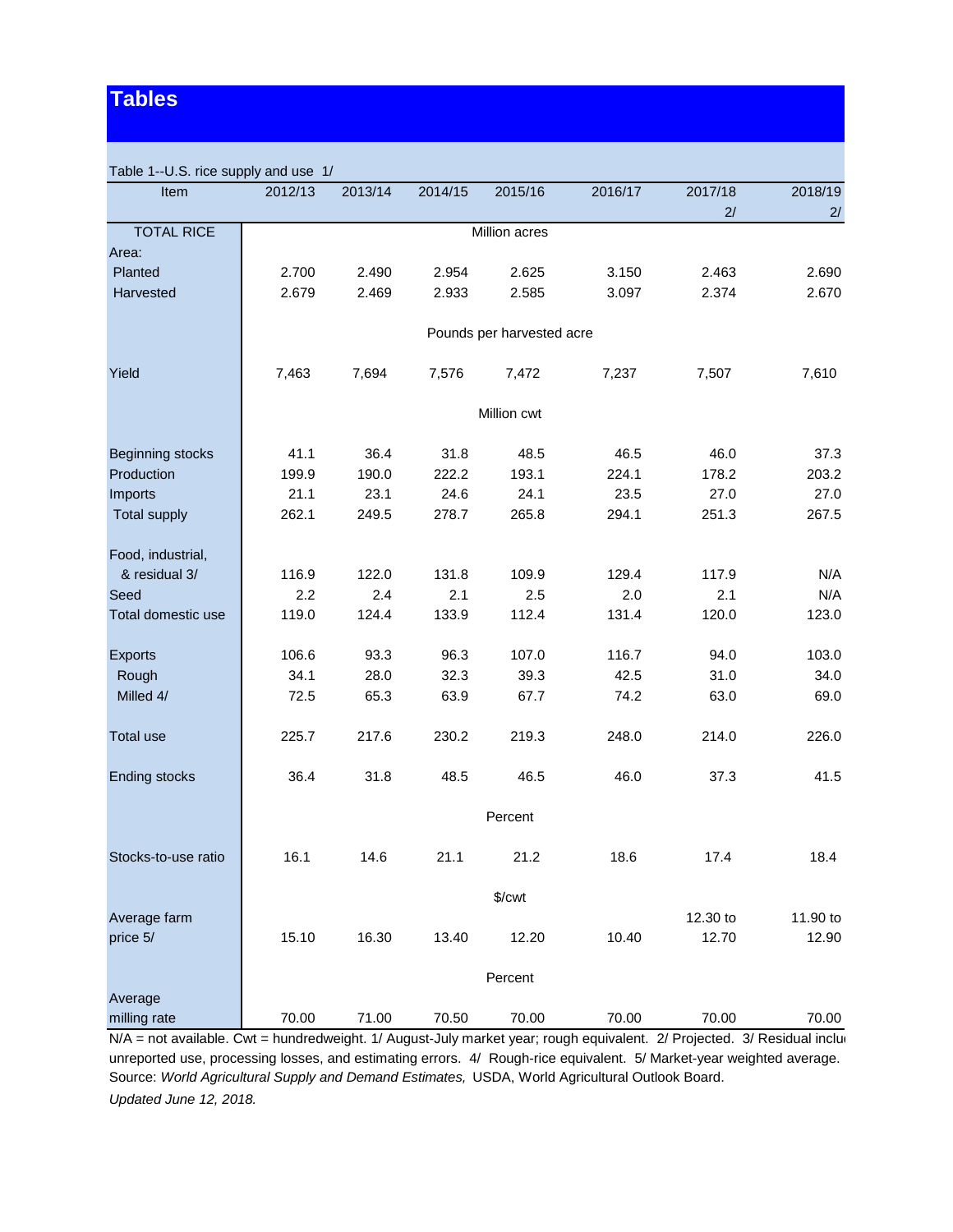| Table 2--U.S. rice supply and use, by class 1/ |         |         |         |                           |          |          |
|------------------------------------------------|---------|---------|---------|---------------------------|----------|----------|
| Item                                           | 2013/14 | 2014/15 | 2015/16 | 2016/17                   | 2017/18  | 2018/19  |
|                                                |         |         |         |                           | 2/       | 2/       |
| <b>LONG GRAIN:</b>                             |         |         |         |                           |          |          |
|                                                |         |         |         | Million acres             |          |          |
| Planted                                        | 1.781   | 2.211   | 1.879   | 2.442                     | 1.811    |          |
| Harvested                                      | 1.767   | 2.196   | 1.848   | 2.403                     | 1.748    |          |
|                                                |         |         |         | Pounds per harvested acre |          |          |
| Yield                                          | 7,464   | 7,407   | 7,219   | 6,927                     | 7,314    |          |
|                                                |         |         |         | Million cwt               |          |          |
| <b>Beginning stocks</b>                        | 21.9    | 16.2    | 26.5    | 22.7                      | 31.0     | 21.4     |
| Production                                     | 131.9   | 162.7   | 133.4   | 166.5                     | 127.9    | 150.2    |
| Imports                                        | 20.5    | 21.8    | 20.9    | 20.3                      | 23.5     | 23.5     |
| <b>Total supply</b>                            | 174.2   | 200.6   | 180.7   | 209.4                     | 182.4    | 195.1    |
|                                                |         |         |         |                           |          |          |
| Domestic use 3/                                | 96.1    | 105.6   | 82.1    | 99.7                      | 92.0     | 96.0     |
| Exports                                        | 61.9    | 68.5    | 75.9    | 78.7                      | 69.0     | 72.0     |
| Total use                                      | 158.0   | 174.2   | 158.0   | 178.4                     | 161.0    | 168.0    |
| <b>Ending stocks</b>                           | 16.2    | 26.5    | 22.7    | 31.0                      | 21.4     | 27.1     |
|                                                |         |         |         | Percent                   |          |          |
|                                                |         |         |         |                           |          |          |
| Stocks-to-use ratio                            | 10.3    | 15.2    | 14.4    | 17.4                      | 13.3     | 16.1     |
|                                                |         |         |         | \$/cwt                    |          |          |
|                                                |         |         |         |                           | 11.50 to | 11.00 to |
| Average farm price 4/                          | 15.40   | 11.90   | 11.20   | 9.61                      | 11.70    | 12.00    |
| <b>MEDIUM/SHORT GRAIN:</b>                     |         |         |         | Million acres             |          |          |
|                                                |         |         |         |                           |          |          |
| Planted                                        | 0.709   | 0.743   | 0.746   | 0.708                     | 0.652    |          |
| Harvested                                      | 0.702   | 0.737   | 0.737   | 0.694                     | 0.626    |          |
|                                                |         |         |         | Pounds per harvested acre |          |          |
| Yield                                          | 8,270   | 8,080   | 8,107   | 8,311                     | 8,048    |          |
|                                                |         |         |         |                           |          |          |
|                                                |         |         |         | Million cwt               |          |          |
| <b>Beginning stocks</b>                        | 12.2    | 13.3    | 20.2    | 20.9                      | 11.5     | 12.4     |
| Production                                     | 58.1    | 59.6    | 59.7    | 57.7                      | 50.4     | 53.0     |
| Imports                                        | 2.6     | 2.9     | 3.3     | 3.2                       | 3.5      | 3.5      |
| Total supply 5/                                | 72.9    | 76.1    | 82.2    | 81.8                      | 65.4     | 66.9     |
| Domestic use 3/                                | 28.2    | 28.3    | 30.3    | 31.7                      | 28.0     | 27.0     |
| Exports                                        | 31.4    | 27.7    | 31.0    | 37.9                      | 25.0     | 31.0     |
| Total use                                      | 59.6    | 56.0    | 61.3    | 69.6                      | 53.0     | 58.0     |
| <b>Ending stocks</b>                           | 13.3    | 20.2    | 20.9    | 11.5                      | 12.4     | 10.9     |
|                                                |         |         |         | Percent                   |          |          |
|                                                |         |         |         |                           |          |          |
| Stocks-to-use ratio                            | 22.4    | 36.0    | 34.1    | 16.5                      | 23.4     | 18.8     |
|                                                |         |         |         | $%$ / $cwt$               |          |          |
|                                                |         |         |         |                           |          |          |
| Average farm price                             |         |         |         |                           |          |          |
| U.S. average 4/ 6/                             | 19.20   | 18.30   | 15.30   | 13.10                     | 14.70 to | 14.70 to |
|                                                |         |         |         |                           | 15.30    | 15.70    |
| California 6/7/                                | 20.70   | 21.60   | 18.10   | 14.10                     | 16.20 to | 16.50 to |
|                                                |         |         |         |                           | 17.00    | 17.50    |
| Other States 4/                                | 15.70   | 14.40   | 11.20   | 10.10                     | 11.90 to | 11.20 to |
| <b>Ending stocks</b>                           |         |         |         |                           | 12.10    | 12.20    |
| difference 1/                                  | 2.3     | 1.9     | 2.9     | 3.5                       | N/A      | N/A      |
|                                                |         |         |         |                           |          |          |

 -- = Not available. Cwt = hundredweight. 1/ Stock totals by type omit brokens, which are included in total stocks for all type in table 1. 2/ Projected. 3/ Includes residual. 4/ Market year begins August 1. 5/ Accounts for the difference in beginning an ending stocks of brokens. Thus, total supply of medium/short-grain may not equal the sum of beginning stocks, production, 6/ The medium/short-grain season-average farm price (SAFP) largely reflects rice that is marketed through

price pools in California. The pool price is not final until all the rice in the pool is marketed for the crop year. Therefore, SAFP forecasts based on the average of NASS monthly prices and the final price may differ. 7/ Market year begins October 1.

Source: *World Agricultural Supply and Demand Estimates, USDA,* World Agricultural Outlook Board. *Last updated June 12, 2018.*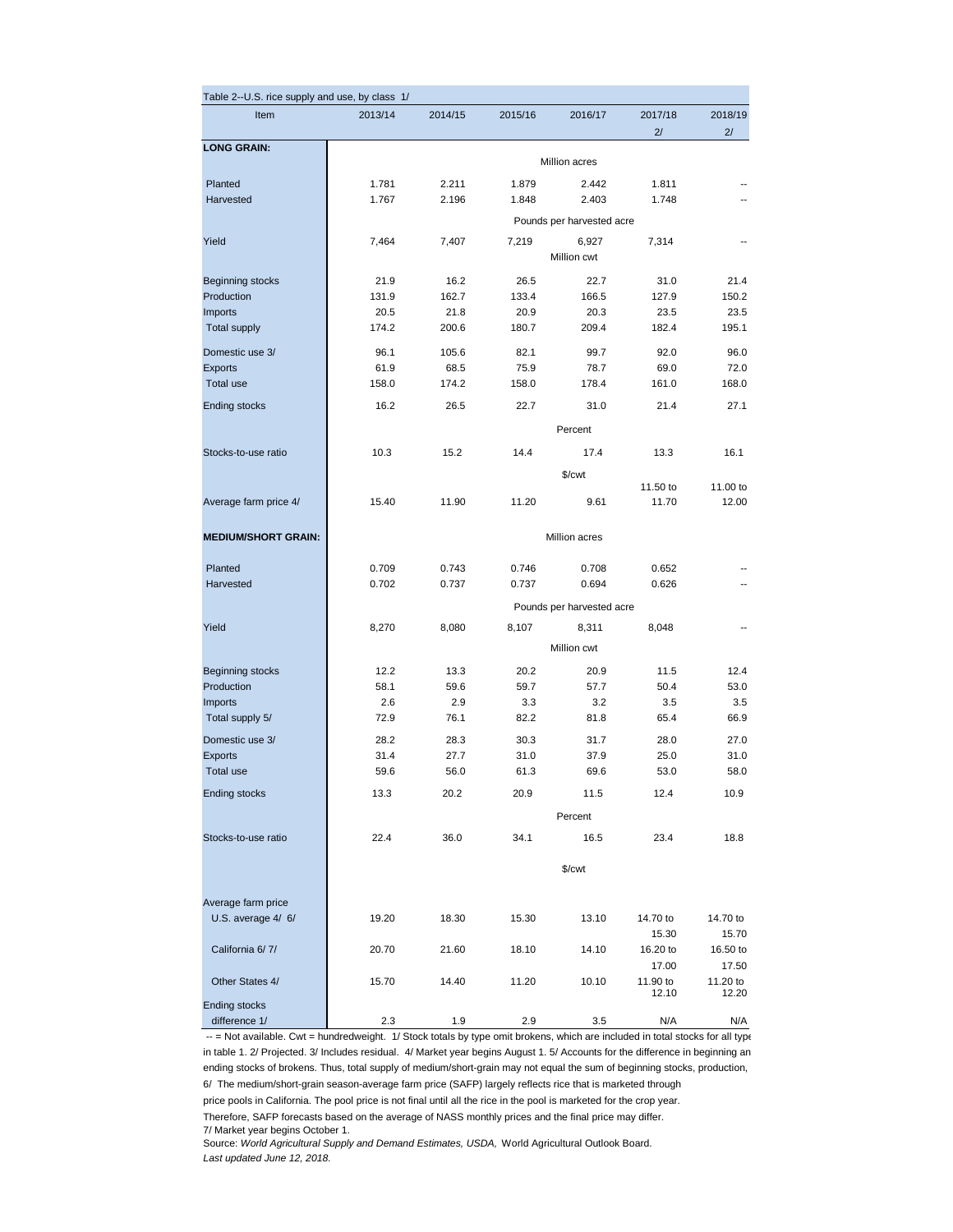| Table 3--U.S. monthly average farm prices and marketings |                    |           |                      |           |                    |           |
|----------------------------------------------------------|--------------------|-----------|----------------------|-----------|--------------------|-----------|
|                                                          | 2017/18            |           | 2016/17              |           | 2015/16            |           |
| Month                                                    | \$/ <sub>cut</sub> | 1,000 cwt | $\sqrt{\frac{2}{1}}$ | 1,000 cwt | \$/ <sub>cut</sub> | 1,000 cwt |
|                                                          |                    |           |                      |           |                    |           |
| August                                                   | 11.30              | 10,242    | 11.70                | 8,327     | 12.00              | 11,079    |
| September                                                | 11.60              | 10,418    | 10.60                | 10,006    | 11.90              | 12,368    |
| October                                                  | 11.90              | 14,075    | 10.40                | 15,659    | 12.10              | 16,336    |
| November                                                 | 12.80              | 14,073    | 10.50                | 15,632    | 12.40              | 13,433    |
| December                                                 | 12.30              | 15,622    | 10.50                | 18,014    | 12.80              | 14,754    |
| January                                                  | 12.80              | 21,545    | 10.90                | 19,681    | 13.30              | 17,810    |
| February                                                 | 12.60              | 13,157    | 10.10                | 16,073    | 12.10              | 14,857    |
| March                                                    | 12.70              | 13,658    | 10.10                | 18,776    | 11.80              | 13,562    |
| April                                                    | 12.90              | 13,008    | 10.10                | 18,353    | 11.50              | 13,889    |
| May                                                      |                    |           | 10.20                | 16,874    | 11.70              | 13,754    |
| June                                                     |                    |           | 10.20                | 15,444    | 11.70              | 12,159    |
| July                                                     |                    |           | 10.80                | 14,096    | 12.10              | 13,103    |
| Average price to date                                    | 12.39 1/           |           |                      |           |                    |           |
| Season-average farm price                                | 12.30-12.70        |           | 10.40                |           | 12.20              |           |
| Average marketings                                       |                    | 13,978    |                      | 15,578    |                    | 13,925    |
| Total volume marketed                                    |                    | 125,798   |                      | 186,935   |                    | 167,104   |

Cwt = hundredweight. 1/ Weighted average.

Source: Monthly cash price and marketings, *Agricultural Prices, USDA,* National Agricultural Statistics Service. *Last updated June 12, 2018.*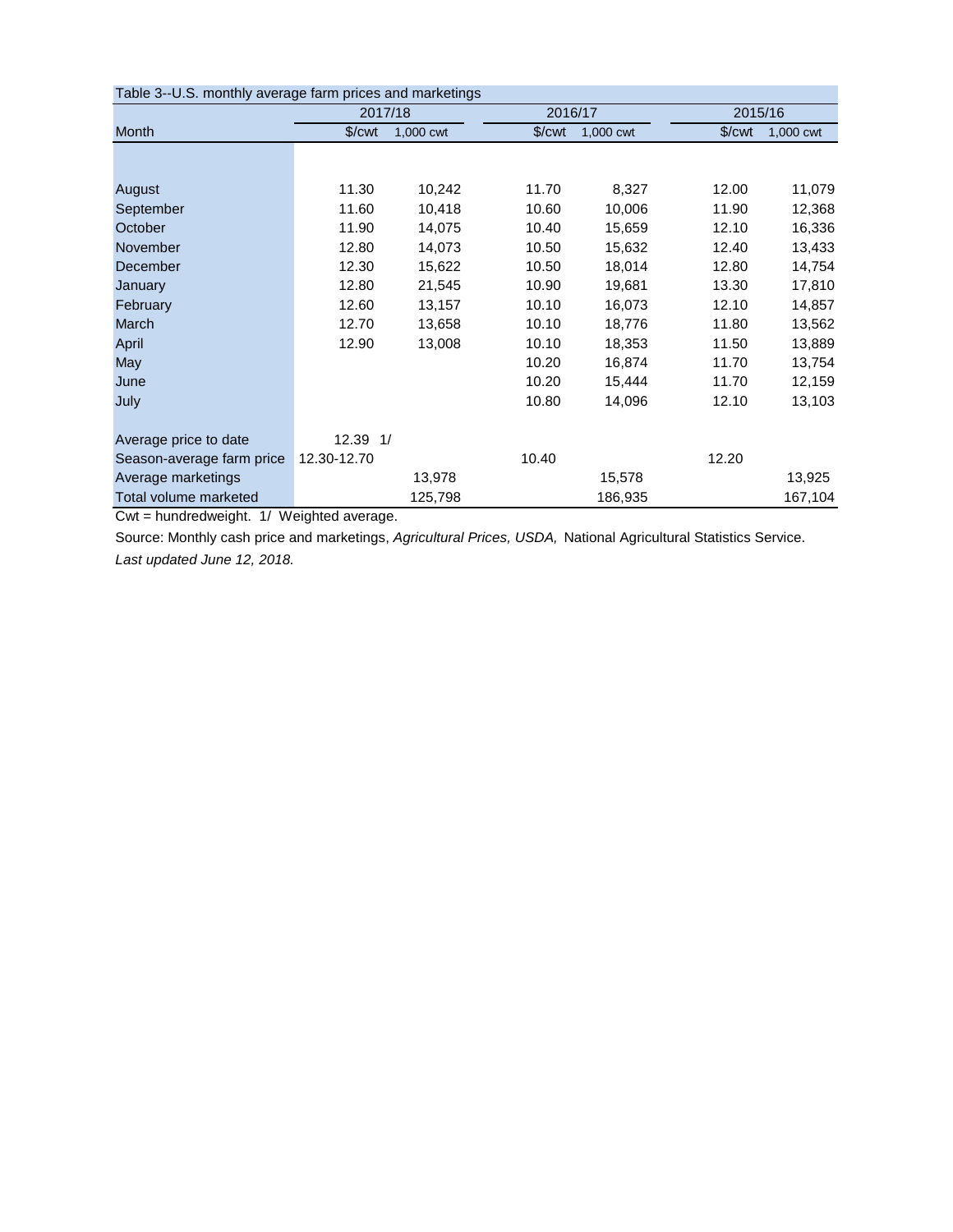| Table 4 - U.S. monthly average farm prices and marketings by class |                      |            |                      |           |                        |                         |                      |           |
|--------------------------------------------------------------------|----------------------|------------|----------------------|-----------|------------------------|-------------------------|----------------------|-----------|
|                                                                    |                      | Long-grain |                      |           |                        | Medium- and short-grain |                      |           |
|                                                                    | 2017/18              |            | 2016/17              |           | 2017/18                |                         | 2016/17              |           |
| Month                                                              | $\sqrt{\frac{2}{1}}$ | 1,000 cwt  | $%$ / $\mathsf{cwt}$ | 1,000 cwt | $%$ / $\mathcal{C}$ wt | 1,000 cwt               | $\sqrt{\frac{2}{1}}$ | 1,000 cwt |
|                                                                    |                      |            |                      |           |                        |                         |                      |           |
|                                                                    |                      |            |                      |           |                        |                         |                      |           |
| August                                                             | 10.60                | 8,457      | 10.60                | 6,240     | 14.90                  | 1,785                   | 14.70                | 2,087     |
| September                                                          | 11.20                | 8,451      | 9.95                 | 7,590     | 13.80                  | 1,967                   | 12.70                | 2,416     |
| October                                                            | 11.20                | 10,036     | 9.65                 | 11,847    | 13.70                  | 4,039                   | 12.70                | 3,812     |
| November                                                           | 11.40                | 9,317      | 9.62                 | 11,798    | 15.50                  | 4,756                   | 13.30                | 3,834     |
| December                                                           | 11.60                | 11,355     | 9.69                 | 13,484    | 14.20                  | 4,267                   | 12.90                | 4,530     |
| January                                                            | 11.80                | 13,597     | 9.66                 | 13,063    | 14.50                  | 7,948                   | 13.30                | 6,618     |
| February                                                           | 11.90                | 9,973      | 9.41                 | 12,831    | 14.80                  | 3,184                   | 12.60                | 3,242     |
| March                                                              | 11.90                | 10,966     | 9.41                 | 14,494    | 15.60                  | 2,692                   | 12.40                | 4,282     |
| April                                                              | 12.00                | 10,013     | 9.20                 | 14,382    | 15.60                  | 2,995                   | 13.20                | 3,971     |
| May                                                                |                      |            | 9.38                 | 13,276    |                        |                         | 13.40                | 3,598     |
| June                                                               |                      |            | 9.54                 | 12,720    |                        |                         | 13.40                | 2,724     |
| July                                                               |                      |            | 10.00                | 11,107    |                        |                         | 13.70                | 2,989     |
| Average to date 1/                                                 | 11.55                |            |                      |           | 14.70                  |                         |                      |           |
| Season-average farm price 11.50-11.70                              |                      |            | 9.61                 |           | 14.70-15.30 2/         |                         | 13.10                |           |
| Average marketings                                                 |                      | 10,241     |                      | 11,903    |                        | 3,737                   |                      | 3,675     |
| Total volume marketed                                              |                      | 92,165     |                      | 142,832   |                        | 33,633                  |                      | 44,103    |

Market year August-July. Cwt = hundredweight. 1/ Weighted average.

2/ The medium/short-grain season-average farm price (SAFP) largely reflects rice that is marketed through price pools in California. The pool price is not final until all the rice in the pool is marketed for the crop year.

Therefore, SAFP forecasts based on the average of NASS monthly prices and the final price may differ.

Source: Monthly cash price and marketings, *Agricultural Prices,* USDA*,* National Agricultural Statistics Service. *Last updated June 12, 2018.*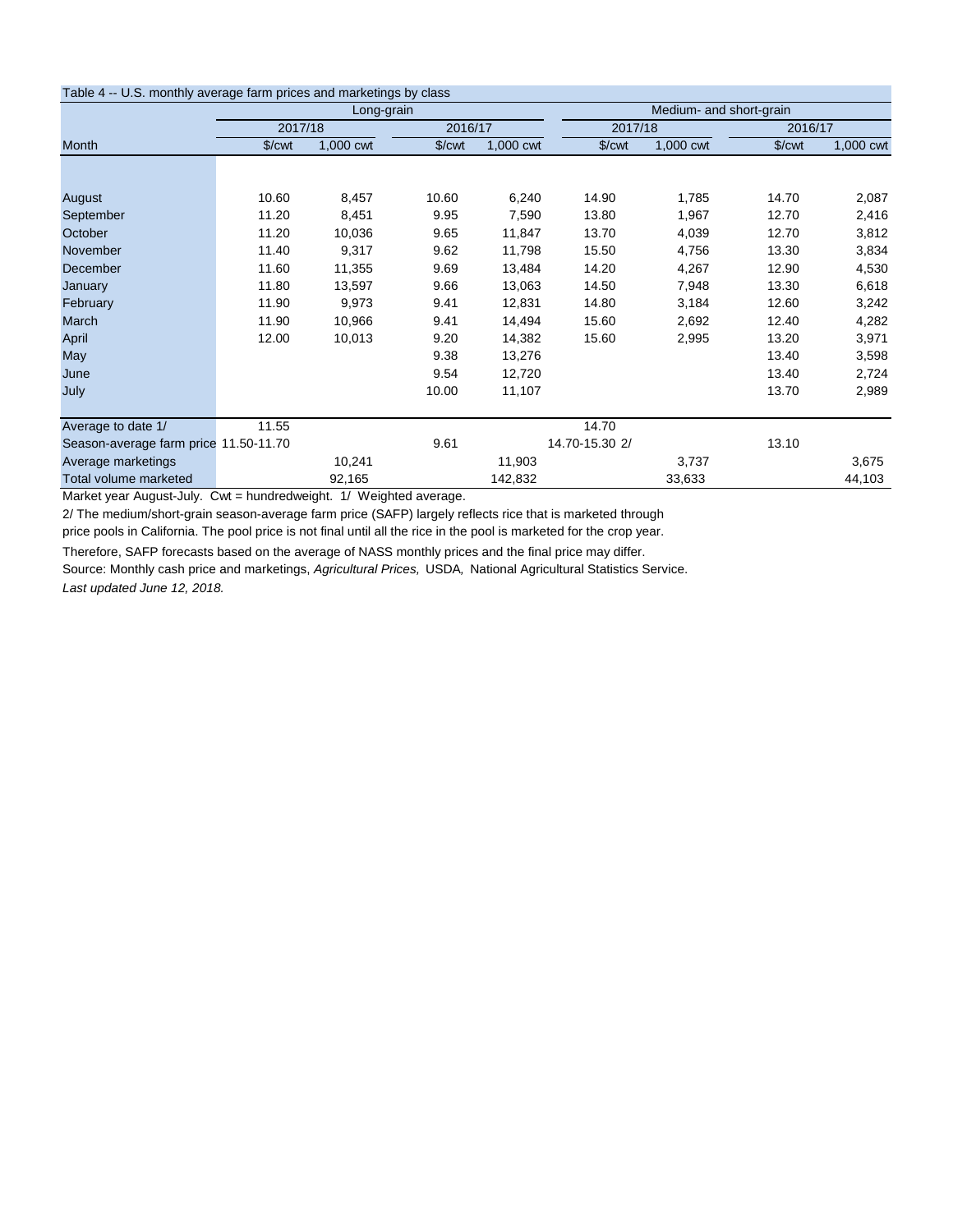| Table 5--U.S. medium- and short-grain monthly rough-rice cash prices by region 1/ |                    |         |              |                        |         |  |  |  |
|-----------------------------------------------------------------------------------|--------------------|---------|--------------|------------------------|---------|--|--|--|
|                                                                                   |                    |         |              |                        |         |  |  |  |
|                                                                                   | California         |         |              | Other States 2/        |         |  |  |  |
| <b>Month</b>                                                                      | 2017/18            | 2016/17 | <b>Month</b> | 2017/18                | 2016/17 |  |  |  |
|                                                                                   |                    |         |              |                        |         |  |  |  |
|                                                                                   | \$/ <sub>cut</sub> |         |              | $\sqrt{\frac{2}{\pi}}$ |         |  |  |  |
|                                                                                   |                    |         |              |                        |         |  |  |  |
| October                                                                           | 15.20              | 14.00   | August       | 11.00                  | 10.00   |  |  |  |
| November                                                                          | 16.50              | 14.10   | September    | 11.20                  | 9.52    |  |  |  |
| December                                                                          | 15.20              | 13.90   | October      | 11.30                  | 10.40   |  |  |  |
| January                                                                           | 15.60              | 14.00   | November     | 11.60                  | 9.41    |  |  |  |
| February                                                                          | 17.30              | 13.90   | December     | 11.80                  | 10.50   |  |  |  |
| March                                                                             | 17.90              | 13.10   | January      | 11.80                  | 10.30   |  |  |  |
| April                                                                             | 17.10              | 14.00   | February     | 12.60                  | 9.93    |  |  |  |
| May                                                                               |                    | 14.10   | March        | 12.30                  | 10.20   |  |  |  |
| June                                                                              |                    | 14.30   | April        | 12.80                  | 10.10   |  |  |  |
| July                                                                              |                    | 14.50   | May          |                        | 10.10   |  |  |  |
| August                                                                            |                    | 15.50   | June         |                        | 10.40   |  |  |  |
| September                                                                         |                    | 15.10   | July         |                        | 10.70   |  |  |  |
| Simple average to date                                                            | 16.40              |         |              | 11.82                  |         |  |  |  |
|                                                                                   |                    |         |              |                        |         |  |  |  |
| Market-year                                                                       |                    |         |              |                        |         |  |  |  |
| average                                                                           | 16.20-17.00 3/     | 14.10   |              | 11.90-12.10 3/         | 10.10   |  |  |  |
|                                                                                   |                    |         |              |                        |         |  |  |  |
|                                                                                   |                    |         |              |                        |         |  |  |  |

Cwt = hundredweight. 1/ The California market year begins October 1; the Other States' market year begins August 1. 2/ The remaining U.S. rice growing States are Arkansas, Louisiana, Mississippi, Missouri, and Texas. 3/ Season-average price forecast.

Source: *Quick Stats, USDA,* National Agricultural Statistics Service, http://www.nass.usda.gov/Quick\_Stats/. *Last updated June 12, 2018.*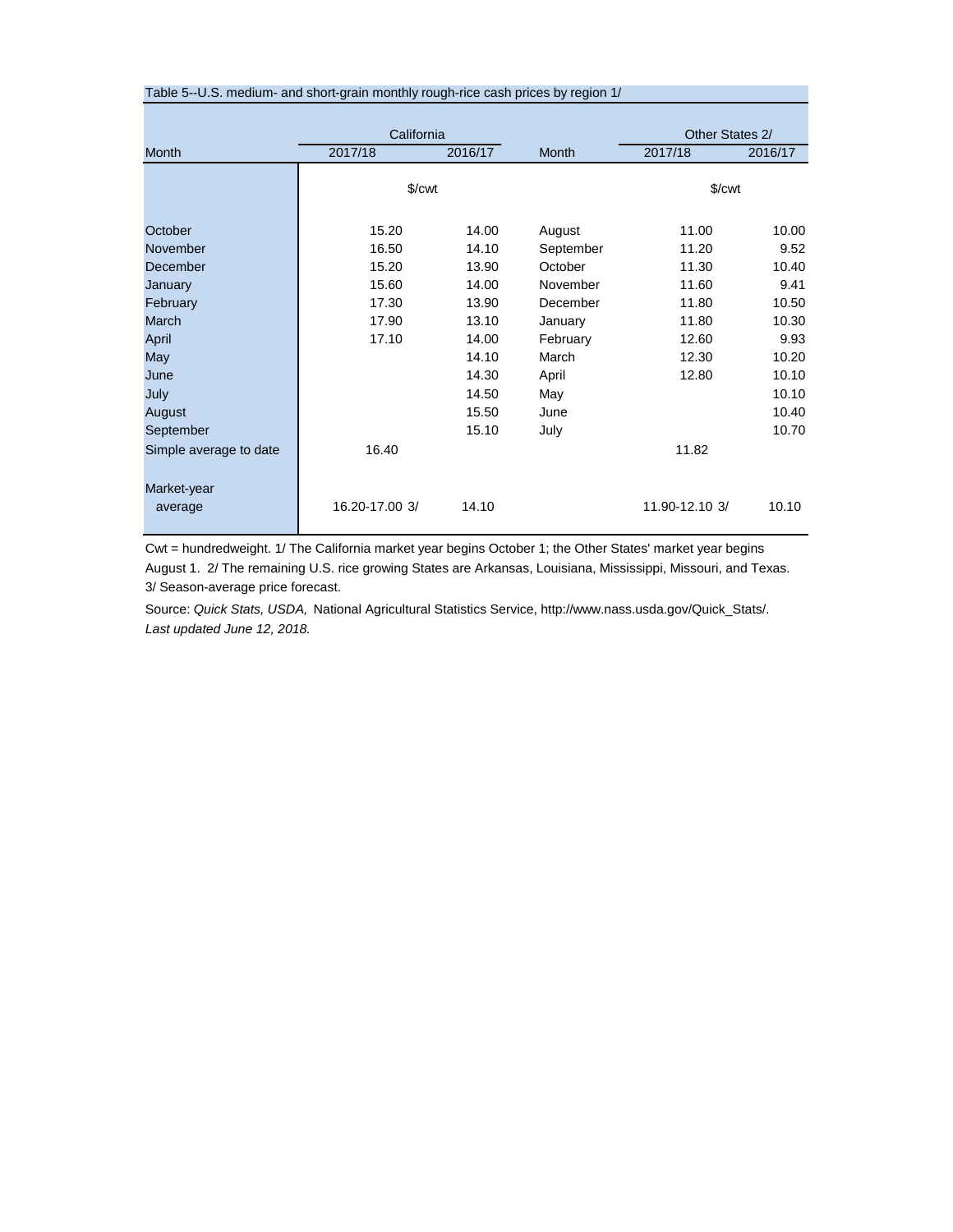| Table 6--USDA-calculated world market rice prices (rough basis) 1/ |            |             |                       |             |            |             |  |  |  |  |
|--------------------------------------------------------------------|------------|-------------|-----------------------|-------------|------------|-------------|--|--|--|--|
|                                                                    | 2017/18    |             | 2016/17               |             | 2015/16    |             |  |  |  |  |
|                                                                    |            | Medium/     |                       | Medium/     |            | Medium/     |  |  |  |  |
| Month                                                              | Long-grain | short-grain | Long-grain            | short-grain | Long-grain | short-grain |  |  |  |  |
|                                                                    |            |             |                       |             |            |             |  |  |  |  |
|                                                                    |            |             | $%$ / $\mathsf{cw}$ t |             |            |             |  |  |  |  |
|                                                                    |            |             |                       |             |            |             |  |  |  |  |
| August                                                             | 9.61       | 9.96        | 9.27                  | 9.48        | 9.31       | 9.56        |  |  |  |  |
| September                                                          | 9.72       | 10.07       | 8.66                  | 8.86        | 9.21       | 9.46        |  |  |  |  |
| October                                                            | 9.73       | 10.08       | 8.43                  | 8.62        | 9.42       | 9.68        |  |  |  |  |
| November                                                           | 9.75       | 10.10       | 8.39                  | 8.58        | 9.53       | 9.79        |  |  |  |  |
| December                                                           | 9.86       | 10.22       | 8.46                  | 8.65        | 9.42       | 9.68        |  |  |  |  |
| January                                                            | 10.39      | 10.77       | 8.55                  | 8.74        | 9.18       | 9.43        |  |  |  |  |
| February                                                           | 10.45      | 10.79       | 8.59                  | 9.01        | 9.33       | 9.40        |  |  |  |  |
| March                                                              | 10.28      | 10.63       | 8.60                  | 9.02        | 9.22       | 9.30        |  |  |  |  |
| April                                                              | 10.70      | 11.06       | 8.65                  | 9.07        | 9.40       | 9.48        |  |  |  |  |
| May                                                                | 11.16      | 11.54       | 9.08                  | 9.54        | 9.61       | 9.70        |  |  |  |  |
| June 2/                                                            | 11.08      | 11.45       | 9.98                  | 10.48       | 9.88       | 9.97        |  |  |  |  |
| July                                                               |            |             | 9.99                  | 10.50       | 10.03      | 10.13       |  |  |  |  |
| Market-year                                                        |            |             |                       |             |            |             |  |  |  |  |
| average 1/                                                         | 10.25      | 10.61       | 8.89                  | 9.21        | 9.46       | 9.63        |  |  |  |  |

Table 6--USDA-calculated world market rice prices (rough basis) 1/

Cwt = hundredweight. 1/ Simple average of the U.S. Department of Agriculture's weekly adjusted world market price.

2/ Preliminary. Source: USDA, Farm Service Agency, Economic and Policy Analysis, Rice Reports,

http://www.fsa.usda.gov/programs-and-services/economic-and-policy-analysis/food-grains-analysis/rice-reports/ind *Last updated June 12, 2018.*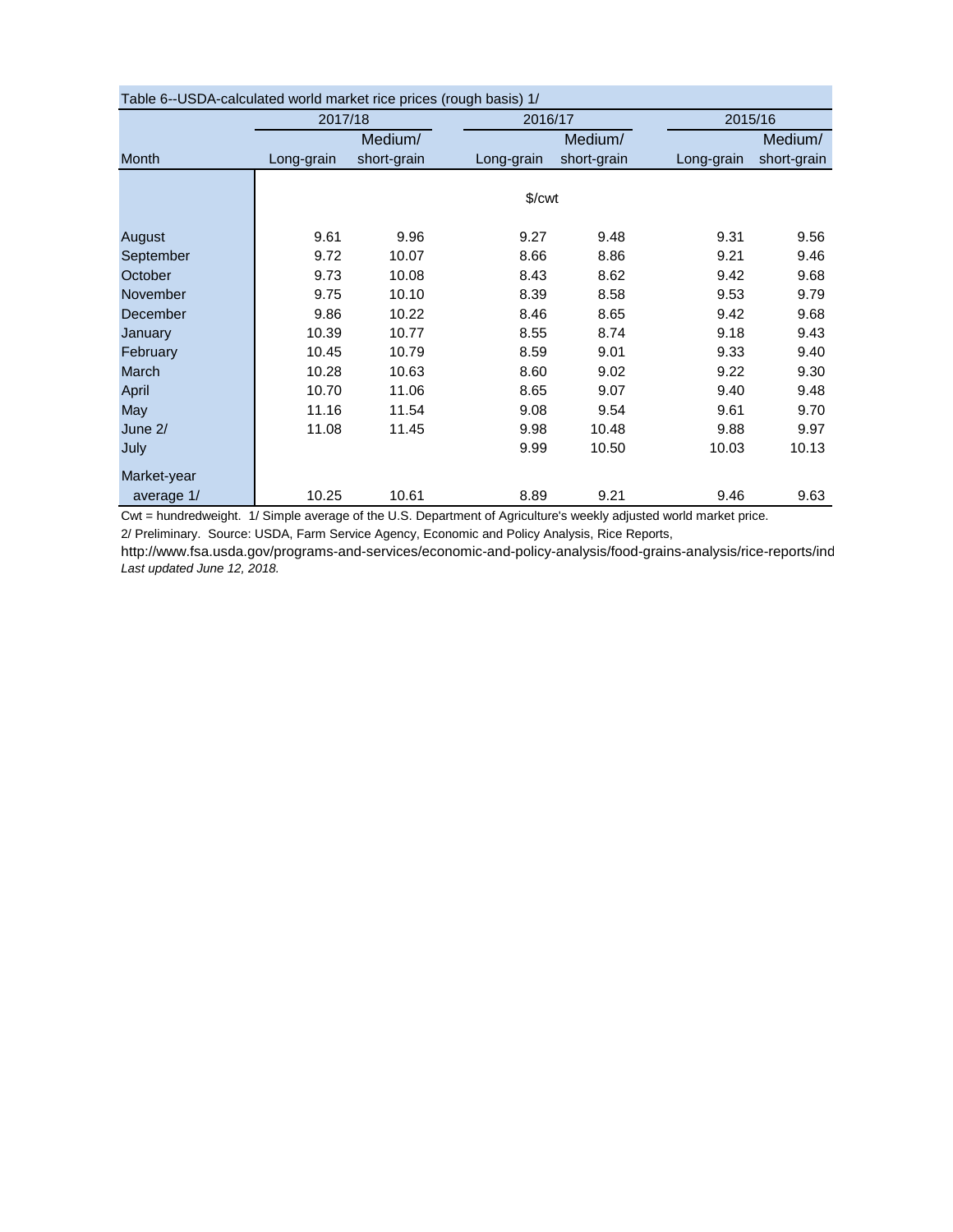| Table 7--U.S. rice imports 1/           |         |         |         |            |         |         |         |         |
|-----------------------------------------|---------|---------|---------|------------|---------|---------|---------|---------|
| Country                                 | 2009/10 | 2010/11 | 2011/12 | 2012/13    | 2013/14 | 2014/15 | 2015/16 | 2016/17 |
| or                                      | market  | market  | market  | market     | market  | market  | market  | market  |
| region                                  | year    | year    | year    | year       | year    | year    | year    | year    |
|                                         |         |         |         | 1,000 tons |         |         |         |         |
| <b>ASIA</b>                             | 563.9   | 529.8   | 541.5   | 624.8      | 647.1   | 703.1   | 676.8   | 692.8   |
| China                                   | 3.8     | 3.1     | 3.6     | 2.7        | 3.2     | 4.8     | 3.9     | 4.0     |
| India                                   | 94.8    | 96.5    | 110.5   | 129.3      | 138.8   | 128.7   | 166.6   | 150.0   |
| Pakistan                                | 19.4    | 17.3    | 15.2    | 17.7       | 26.6    | 25.2    | 27.6    | 21.0    |
| Thailand                                | 401.0   | 393.5   | 387.6   | 393.8      | 428.6   | 472.2   | 437.3   | 482.3   |
| Vietnam                                 | 41.6    | 15.9    | 21.7    | 77.8       | 45.4    | 67.5    | 35.6    | 29.0    |
| Other                                   | 3.4     | 3.6     | 2.8     | 3.6        | 4.5     | 4.9     | 5.7     | 6.5     |
| <b>EUROPE &amp; FORMER SOVIET UNION</b> | 9.4     | 12.5    | 14.3    | 12.0       | 12.0    | 14.5    | 16.3    | 17.7    |
| Italy                                   | 6.2     | 7.5     | 5.2     | 7.5        | 8.2     | 9.0     | 9.5     | 11.7    |
| Spain                                   | 1.6     | 3.8     | 4.7     | 2.3        | 1.2     | 1.8     | 2.1     | 1.7     |
| Russia                                  | 0.0     | 0.0     | 0.0     | 0.0        | 0.0     | 0.0     | 0.0     | 0.1     |
| <b>United Kingdom</b>                   | 0.1     | 0.0     | 0.0     | 0.1        | 0.5     | 2.3     | 3.2     | 2.8     |
| Other                                   | 1.5     | 1.2     | 4.3     | 2.1        | 2.0     | 1.4     | 1.5     | 1.4     |
| <b>WESTERN HEMISPHERE</b>               | 30.4    | 42.7    | 64.5    | 35.9       | 41.0    | 47.1    | 76.6    | 36.3    |
| Argentina                               | 2.5     | 2.7     | 3.4     | 5.5        | 4.0     | 5.4     | 5.9     | 4.9     |
| <b>Brazil</b>                           | 3.5     | 6.3     | 30.5    | 5.0        | 14.4    | 16.5    | 51.8    | 15.2    |
| Canada                                  | 15.4    | 17.1    | 16.3    | 12.1       | 13.8    | 11.5    | 10.5    | 11.8    |
| Mexico                                  | 6.1     | 1.3     | 1.1     | 1.0        | 1.2     | 1.2     | 2.0     | 2.0     |
| Uruguay                                 | 2.9     | 15.4    | 13.2    | 12.3       | 5.3     | 6.2     | 3.2     | 0.9     |
| Other                                   | 0.0     | 0.0     | 0.0     | 0.1        | 2.3     | 6.3     | 3.2     | 1.5     |
| <b>OTHER</b>                            | 5.5     | 3.5     | 1.0     | 1.9        | 40.3    | 24.7    | 3.0     | 3.7     |
| Egypt                                   | 0.6     | 0.0     | 0.0     | 0.6        | 0.0     | 0.1     | 0.4     | 0.0     |
| <b>United Arab Emirates</b>             | 4.4     | 3.0     | 0.5     | 0.4        | 1.0     | 0.9     | 0.6     | 2.5     |
| Australia                               | 0.0     | 0.0     | 0.0     | 0.4        | 37.4    | 23.1    | 1.0     | 0.6     |
| Other                                   | 0.4     | 0.5     | 0.4     | 0.4        | 1.9     | 0.6     | 0.0     | 0.6     |
| <b>TOTAL</b>                            | 609.2   | 588.6   | 621.2   | 674.6      | 740.4   | 789.4   | 772.7   | 750.5   |

1/ Total August-July imports reported by the U.S. Census Bureau. 2/ Through August only.<br>All data are reported on a product-weight basis. Categories may not sum to total due to rounding.<br>Source: Department of Commerce, U.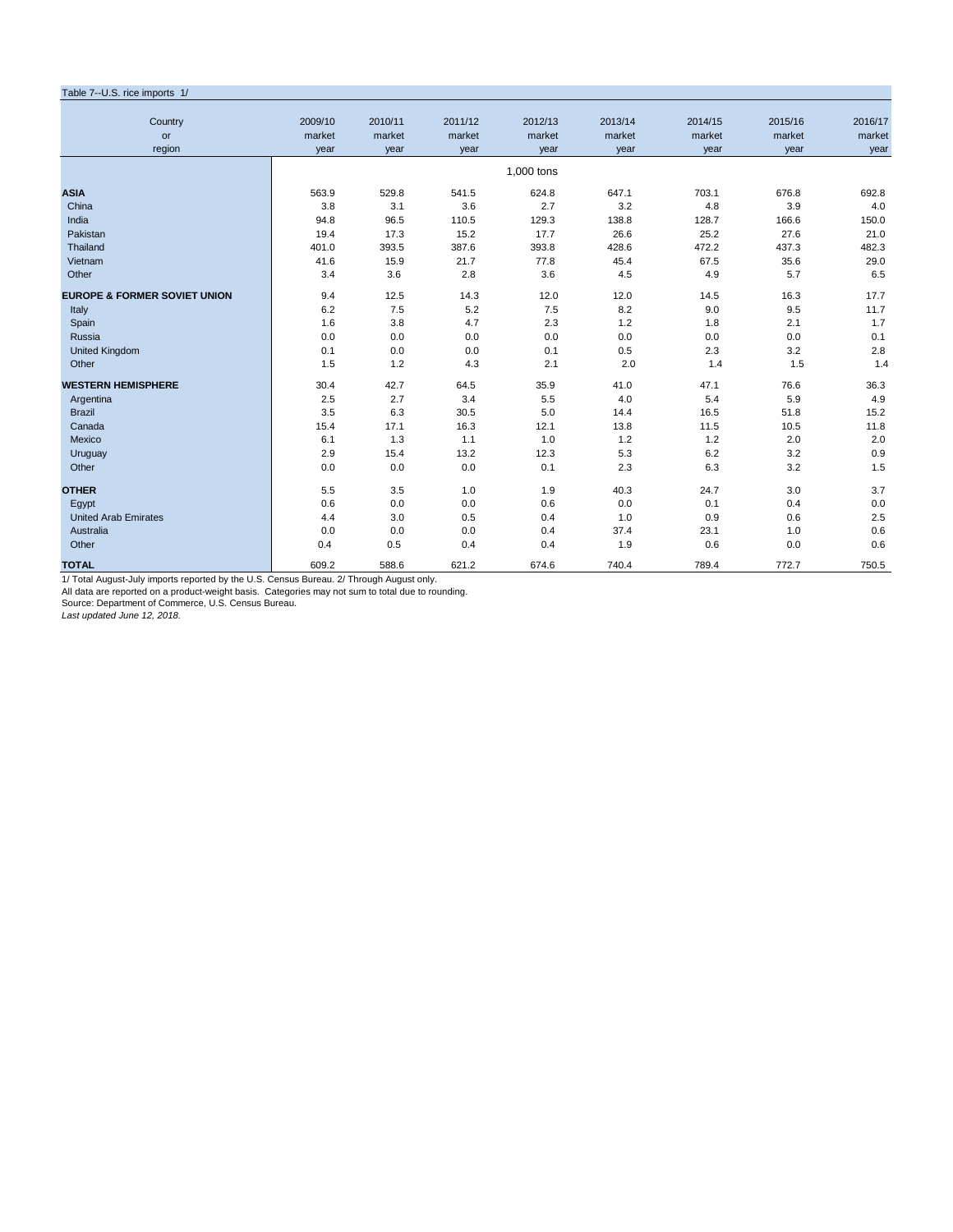| Table 8--U.S. commercial rice exports                                                                          |              |              |              |              |              |              |               |               |                                 |               |  |
|----------------------------------------------------------------------------------------------------------------|--------------|--------------|--------------|--------------|--------------|--------------|---------------|---------------|---------------------------------|---------------|--|
|                                                                                                                |              |              |              |              |              |              |               |               |                                 |               |  |
| Country                                                                                                        | 2009/10      | 2010/11      | 2011/12      | 2012/13      | 2013/14      | 2014/15      | 2015/16       | 2016/17       | 2016/17                         | 2017/18       |  |
| or                                                                                                             | market       | market       | market       | market       | market       | market       | market        | market        | through                         | through       |  |
| region                                                                                                         | year 1/      | year 1/      | year 1/      | year 1/      | year 1/      | year 1/      | year 1/       | year 1/       | June 1, 2017 2/ May 31, 2018 2/ |               |  |
|                                                                                                                |              |              |              |              | 1,000 tons   |              |               |               |                                 |               |  |
|                                                                                                                |              |              |              |              |              |              |               |               |                                 |               |  |
| <b>EUROPE &amp; FSU</b>                                                                                        | 98.3         | 101.7        | 61.3         | 41.7<br>37.7 | 38.1         | 30.2         | 22.2          | 14.0          | 18.0                            | 26.5<br>23.8  |  |
| European Union<br>Other Europe                                                                                 | 88.6<br>2.6  | 90.3<br>5.3  | 52.2<br>5.5  | 1.1          | 30.6<br>2.9  | 26.8<br>2.3  | 18.6<br>2.5   | 11.0<br>2.0   | 14.5<br>2.5                     | 1.9           |  |
| Former Soviet Union (FSU)                                                                                      | 7.1          | 6.1          | 3.6          | 2.9          | 4.6          | 1.1          | 1.1           | 1.0           | 1.0                             | 0.8           |  |
|                                                                                                                |              |              |              |              |              |              |               |               |                                 |               |  |
| <b>NORTHEAST ASIA</b>                                                                                          | 571.3        | 473.6        | 592.3        | 561.4        | 474.6        | 464.1        | 608.3         | 690.3         | 678.1                           | 507.1         |  |
| Hong Kong                                                                                                      | 1.1          | 0.6          | 2.6          | 6.2          | 6.2          | 0.3          | 1.1           | 13.2          | 12.4                            | 9.4           |  |
| Japan                                                                                                          | 388.9        | 355.3        | 375.5        | 347.6        | 364.2        | 307.7        | 429.6         | 428.8         | 409.1                           | 376.4         |  |
| South Korea                                                                                                    | 79.4         | 100.6        | 148.6        | 145.1        | 72.1         | 123.5        | 132.6         | 220.8         | 220.7                           | 88.2          |  |
| Taiwan                                                                                                         | 101.9        | 17.1         | 65.6         | 62.5         | 32.1         | 32.6         | 45.0          | 27.5          | 35.9                            | 33.1          |  |
| OTHER ASIA, OCEANIA, & THE MIDDLE EAST                                                                         | 751.5        | 641.8        | 499.9        | 463.6        | 605.8        | 468.7        | 487.2         | 468.4         | 429.8                           | 288.8         |  |
| Australia                                                                                                      | 26.2         | 15.8         | 10.0         | 9.1          | 10.4         | 6.5          | 5.5           | 5.4           | 4.9                             | 4.6           |  |
| Iran                                                                                                           | 0.0          | 0.0          | 4.9          | 125.7        | 0.0          | 0.0          | 61.4          | 0.0           | 0.0                             | 0.0           |  |
| Iraq                                                                                                           | 135.1        | 114.0        | 0.0          | 0.0          | 132.5        | 123.5        | 155.4         | 31.6          | 0.1                             | 96.4          |  |
| Israel                                                                                                         | 45.7         | 33.3         | 22.4         | 16.9         | 19.2         | 9.3          | 13.7          | 15.2          | 15.9                            | 7.1           |  |
| Jordan                                                                                                         | 66.4         | 83.0         | 93.2         | 71.2         | 88.7         | 71.9         | 82.2          | 98.5          | 96.8                            | 74.1          |  |
| Micronesia                                                                                                     | 5.2          | 6.0          | 6.2          | 5.5          | 2.0          | 2.0          | 1.1           | 1.7           | 1.8                             | 0.3           |  |
| New Zealand<br>Papua New Guinea                                                                                | 8.3<br>37.9  | 6.5<br>9.4   | 3.0<br>0.0   | 3.0<br>0.0   | 3.8<br>0.0   | 2.1<br>12.4  | 2.4<br>20.9   | 3.1<br>2.0    | 3.2<br>2.0                      | 3.0<br>0.0    |  |
| Saudi Arabia                                                                                                   | 108.5        | 118.0        | 107.1        | 122.8        | 90.9         | 111.7        | 97.0          | 141.0         | 138.1                           | 88.7          |  |
| Singapore                                                                                                      | 3.0          | 5.3          | 5.8          | 6.6          | 7.5          | 3.8          | 3.3           | 4.5           | 3.8                             | 2.7           |  |
| Syria                                                                                                          | 15.9         | 13.6         | 21.9         | 0.0          | 1.0          | 0.0          | 0.0           | 0.0           | 0.0                             | 0.0           |  |
| Turkey                                                                                                         | 267.0        | 200.3        | 189.8        | 75.4         | 219.5        | 106.9        | 22.4          | 130.0         | 130.1                           | 0.6           |  |
| Rest of Asia, Oceania, and Middle East                                                                         | 32.3         | 36.6         | 35.6         | 27.4         | 30.3         | 18.6         | 21.9          | 35.4          | 33.1                            | 11.3          |  |
|                                                                                                                |              |              |              |              |              |              |               |               |                                 |               |  |
| <b>AFRICA</b>                                                                                                  | 117.4        | 432.4        | 179.6        | 249.1        | 110.8        | 128.0        | 91.4          | 147.9         | 151.8                           | 57.8          |  |
| Algeria<br>Ghana                                                                                               | 6.9<br>43.7  | 1.9<br>100.2 | 0.0<br>94.0  | 0.0<br>112.1 | 0.0<br>41.7  | 0.0<br>29.8  | 0.0<br>0.0    | 3.0<br>4.2    | 3.0<br>4.2                      | 0.0<br>6.3    |  |
| Guinea-Conakry                                                                                                 | 4.8          | 5.0          | 11.0         | 4.4          | 3.6          | 4.1          | 3.1           | 3.4           | 3.5                             | 1.3           |  |
| Liberia                                                                                                        | 8.4          | 38.5         | 26.7         | 15.5         | 6.3          | 0.5          | 1.8           | 4.4           | 8.4                             | 11.9          |  |
| Libya                                                                                                          | 1.1          | 152.9        | 24.8         | 89.5         | 47.8         | 93.2         | 86.2          | 85.1          | 85.1                            | 38.1          |  |
| Nigeria                                                                                                        | 36.6         | 52.1         | 6.1          | 18.4         | 0.0          | 0.0          | 0.0           | 0.0           | 0.0                             | 0.0           |  |
| Senegal                                                                                                        | 0.0          | 49.8         | 0.0          | 0.0          | 0.0          | 0.0          | 0.0           | 0.0           | 0.0                             | 0.0           |  |
| South Africa                                                                                                   | 0.5          | 1.1          | 0.5          | 0.9          | 0.8          | 0.1          | 0.2           | 0.2           | 0.1                             | 0.2           |  |
| Togo                                                                                                           | 0.0          | 23.9         | 0.0          | 0.0          | 0.0          | 0.0          | 0.0           | 0.0           | 0.0                             | 0.0           |  |
| Other Africa                                                                                                   | 15.4         | 7.0          | 16.5         | 8.3          | 10.6         | 0.4          | 0.1           | 47.6          | 47.5                            | 0.0           |  |
| <b>WESTERN HEMISPHERE</b>                                                                                      | 2,142.9      | 2,058.3      | 1,785.0      | 2,110.9      | 1,811.2      | 2,176.0      | 2,150.6       | 2,198.1       | 2,059.8                         | 1,957.0       |  |
| <b>Bahamas</b>                                                                                                 | 6.1          | 6.3          | 6.3          | 6.3          | 6.0          | 6.1          | 4.9           | 4.0           | 3.4                             | 3.7           |  |
| Brazil                                                                                                         | 15.4         | 20.0         | 0.1          | 0.1          | 0.1          | 0.1          | 0.0           | 0.0           | 0.0                             | 0.0           |  |
| Canada                                                                                                         | 166.8        | 148.6        | 147.7        | 145.8        | 138.6        | 139.3        | 151.1         | 125.1         | 118.6                           | 114.6         |  |
| Colombia                                                                                                       | 0.2          | 0.2          | 0.1          | 150.1        | 138.9        | 285.3        | 159.2         | 104.5         | 90.1                            | 144.0         |  |
| Costa Rica                                                                                                     | 124.8        | 69.7         | 58.1         | 75.3         | 63.1         | 91.3         | 79.4          | 58.8          | 64.1                            | 61.0          |  |
| Dominican Republic                                                                                             | 25.2         | 7.0          | 8.9          | 1.7          | 7.9          | 6.5          | 15.0          | 36.6          | 36.6                            | 15.5          |  |
| El Salvador<br>Guatemala                                                                                       | 78.5<br>72.6 | 77.0<br>69.4 | 76.5<br>81.4 | 83.8<br>77.6 | 70.1<br>81.5 | 76.4<br>75.3 | 89.6<br>113.1 | 67.4<br>118.6 | 60.4<br>99.2                    | 79.1<br>103.0 |  |
| Haiti                                                                                                          | 226.5        | 248.9        | 233.4        | 342.0        | 323.9        | 362.1        | 403.0         | 423.7         | 424.5                           | 406.8         |  |
| Honduras                                                                                                       | 119.3        | 136.8        | 140.0        | 122.4        | 142.4        | 132.0        | 151.8         | 152.2         | 152.8                           | 153.8         |  |
| Jamaica                                                                                                        | 20.2         | 25.5         | 11.6         | 1.2          | 1.2          | 1.2          | 1.2           | 0.0           | 0.4                             | 0.7           |  |
| Leeward & Windward Islands                                                                                     | 8.3          | 9.4          | 10.2         | 2.9          | 1.6          | 0.5          | 0.7           | 0.7           | 0.7                             | 0.8           |  |
| Mexico                                                                                                         | 775.1        | 848.5        | 803.7        | 749.5        | 690.7        | 716.7        | 618.7         | 709.3         | 682.6                           | 682.1         |  |
| Netherlands Antilles                                                                                           | 5.2          | 4.8          | 4.7          | 4.7          | 4.6          | 4.3          | 4.1           | 2.9           | 2.4                             | 2.5           |  |
| Nicaragua                                                                                                      | 147.0        | 142.2        | 40.6         | 39.9         | 10.3         | 2.0          | 0.0           | 6.1           | 6.1                             | 10.2          |  |
| Panama                                                                                                         | 104.0        | 88.2         | 59.7         | 39.3         | 24.1         | 45.8         | 67.8          | 65.5          | 75.9                            | 40.5          |  |
| Venezuela                                                                                                      | 241.8        | 149.6        | 94.1         | 262.5        | 98.9         | 223.9        | 287.7         | 318.9         | 240.0                           | 137.6         |  |
| Other Western Hemisphere                                                                                       | 5.9          | 6.2          | 7.9          | 5.8          | 7.3          | 7.2          | 3.3           | 3.8           | 1.4                             | 1.1           |  |
| <b>UNKNOWN</b>                                                                                                 | 0.0          | 0.0          | 0.0          | 0.0          | 0.0          | 21.9         | 0.0           | 0.0           | 7.8                             | 0.0           |  |
|                                                                                                                |              |              |              |              |              |              |               |               |                                 |               |  |
| <b>TOTAL</b>                                                                                                   | 3,681.4      | 3,707.7      | 3.118.0      | 3,426.7      | 3,040.7      | 3,267.0      | 3,359.6       | 3,519.6       | 3,345.0                         | 2,837.1       |  |
| 1/ Total August-July marketing year commercial shipments. 2/ Total commercial shipments and outstanding sales. |              |              |              |              |              |              |               |               |                                 |               |  |
| Source: U.S. Export Sales, USDA, Foreign Agricultural Service.                                                 |              |              |              |              |              |              |               |               |                                 |               |  |
| Last updated June 12, 2018.                                                                                    |              |              |              |              |              |              |               |               |                                 |               |  |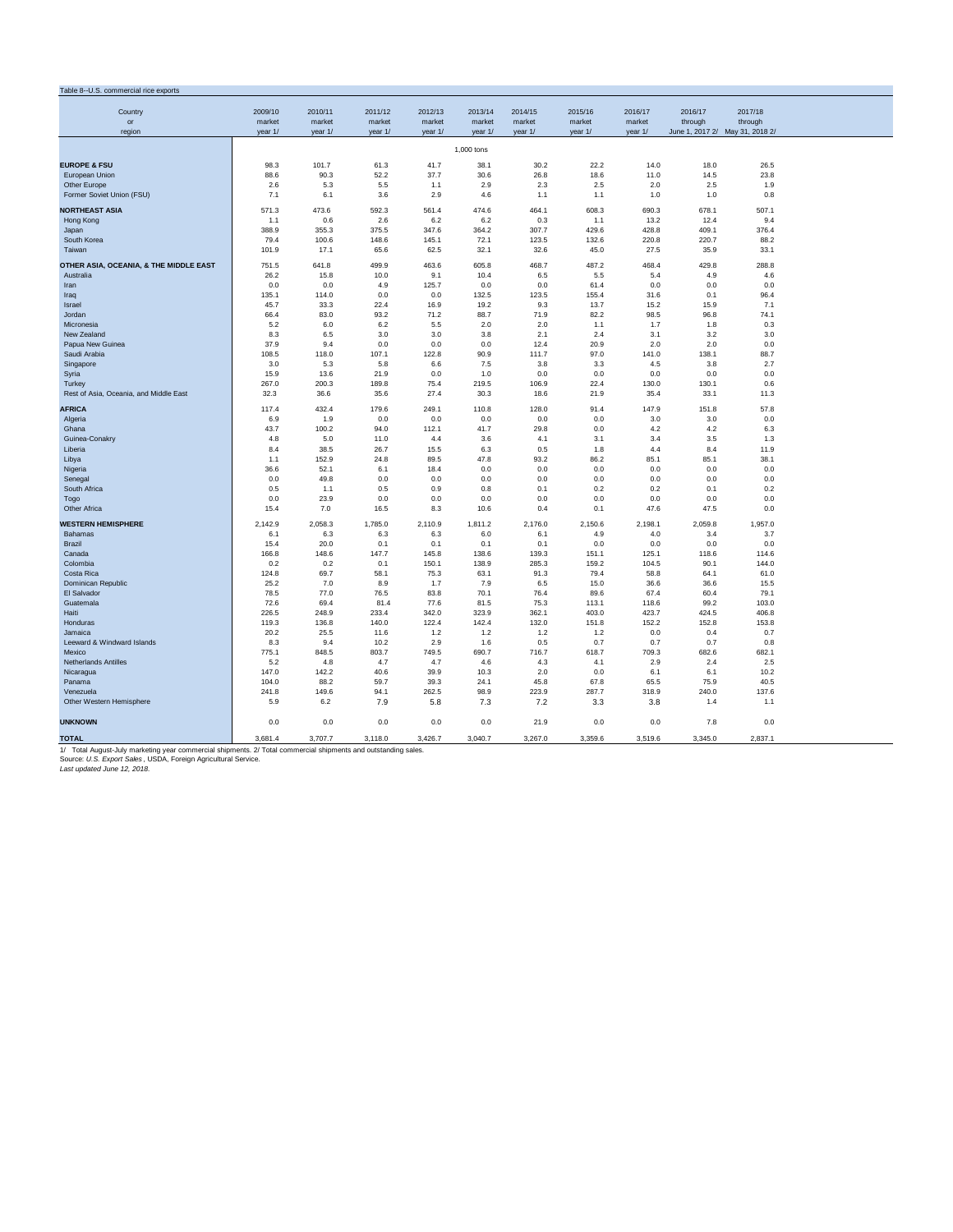| Table 9--U.S.,              |                         | Thailand, and Vietnam price quotes |                           |                 |                   |                |           |                  |
|-----------------------------|-------------------------|------------------------------------|---------------------------|-----------------|-------------------|----------------|-----------|------------------|
|                             |                         | <b>United States</b>               |                           |                 |                   |                |           |                  |
| Month or<br>market-         | Southern                | Southern                           | California                | 100%            | Thailand 5/<br>5% | 15%            | A.16/     | Vietnam 7/<br>5% |
| year 1/                     | long-grain<br>milled 2/ | long-grain<br>rough 3/             | medium-grain<br>milled 4/ | Grade B         | Parboiled         | <b>Brokens</b> | Super     | <b>Brokens</b>   |
|                             |                         |                                    |                           |                 |                   |                |           |                  |
|                             |                         |                                    |                           | \$ / metric ton |                   |                |           |                  |
| 2010/11                     | 525                     | 300                                | 813                       | 518             | 522               | 481            | 415       | 471              |
| 2011/12                     | 560                     | 339                                | 703                       | 592             | 587               | 571            | 521       | 477              |
| 2012/13                     | 615                     | 372                                | 703                       | 565             | 568               | 528            | 515       | 410              |
| Aug. 2013                   | 609                     | 386                                | 690                       | 493             | 507               | 430            | 428       | 391              |
| Sep. 2013                   | 608                     | 385                                | 660                       | 461             | 462               | 418            | 416       | 363              |
| Oct. 2013                   | 601                     | 380                                | 631                       | 445             | 450               | 399            | 391       | 395              |
| Nov. 2013                   | 591                     | 380                                | 625                       | 433             | 449               | 395            | 385       | 403              |
| Dec. 2013                   | 595                     | 380                                | 625                       | 428             | 449               | 394            | 370       | 427              |
| Jan. 2014                   | 590                     | 380                                | 625                       | 418             | 442               | 360            | 310       | 404              |
| Feb. 2014                   | 579                     | 380                                | <b>NQ</b>                 | 423             | 447               | 370            | 313       | 398              |
| Mar. 2014                   | 584                     | 380                                | 1,100                     | 416             | 431               | 377            | 314       | 388              |
| Apr. 2014                   | 584                     | 380                                | 1,075                     | 401             | 409               | 373            | 306       | 385              |
| May 2014                    | 584                     | 380                                | 1,075                     | 399             | 403               | 368            | 303       | 403              |
| <b>June 2014</b>            | 577                     | 380                                | 1,075                     | 405             | 416               | 372            | 321       | 406              |
| <b>July 2014</b>            | 557                     | 365                                | 1,039                     | 421             | 429               | NQ             | 333       | 431              |
| 2013/14                     | 588                     | 380                                | 838                       | 428             | 441               | 386            | 349       | 399              |
| Aug. 2014                   | 553                     | 329                                | 1030                      | 447             | 441               | <b>NQ</b>      | 339       | 454              |
| Sep. 2014                   | 540                     | 325                                | 1010                      | 449             | 437               | <b>NQ</b>      | 336       | 450              |
| Oct. 2014                   | 530                     | 320                                | 940                       | 446             | 432               | NQ             | 330       | 440              |
| Nov. 2014                   | 530                     | 308                                | 940                       | 434             | 419               | <b>NQ</b>      | 332       | 420              |
| Dec. 2014                   | 520                     | 303                                | 932                       | 424             | 411               | 403            | 326       | 392              |
| Jan. 2015                   | 507                     | 284                                | 913                       | 423             | 410               | 403            | 326       | 374              |
| Feb. 2015                   | 481                     | 263                                | 888                       | 421             |                   | 400            |           |                  |
|                             |                         |                                    |                           |                 | 410               |                | 326       | 355              |
| Mar. 2015                   | 485                     | 260                                | 870                       | 413             | 400               | 387            | 327       | 367              |
| Apr. 2015                   | 485                     | 250                                | 863                       | 408             | 392               | 377            | 327       | 358              |
| May 2015                    | 474                     | 229                                | 850                       | 393             | 382               | 371            | 323       | 355              |
| <b>June 2015</b>            | 461                     | 222                                | 850                       | 383             | 371               | 372            | 322       | 353              |
| <b>July 2015</b>            | 474                     | 240                                | 850                       | 396             | 390               | 376            | 324       | 350              |
| 2014/15                     | 503                     | 278                                | 911                       | 420             | 408               | 385            | 328       | 389              |
| Aug. 2015                   | 511                     | 278                                | 839                       | 382             | 374               | 358            | 324       | 340              |
| Sep. 2015                   | 565                     | 311                                | 835                       | 366             | 356               | 341            | 318       | 329              |
| Oct. 2015                   | 576                     | 313                                | 835                       | 373             | 362               | 355            | <b>NQ</b> | 364              |
| Nov. 2015                   | 549                     | 295                                | 825                       | 371             | 358               | 350            | NQ        | 376              |
| Dec. 2015                   | 517                     | 280                                | 802                       | 365             | 354               | 342            | <b>NQ</b> | 377              |
| Jan. 2016                   | 498                     | 283                                | 790                       | 371             | 360               | 350            | <b>NQ</b> | 359              |
| Feb. 2016                   | 509                     | 275                                | 790                       | 381             | 372               | 362            | NQ        | 354              |
| Mar. 2016                   | 508                     | 263                                | 790                       | 379             | 371               | 362            | NQ        | 381              |
| Apr. 2016                   | 509                     | 263                                | 719                       | 385             | 376               | 371            | NQ        | 374              |
| May 2016                    | 510                     | 281                                | 685                       | 410             | 410               | 388            | <b>NQ</b> | 376              |
| <b>June 2016</b>            | 510                     | 290                                | 650                       | 418             | 422               | 406            | NQ        | 374              |
| <b>July 2016</b>            | 498                     | 279                                | 650                       | 431             | 455               | 410            | <b>NQ</b> | 366              |
| 2015/16                     | 522                     | 284                                | 768                       | 386             | 381               | 366            | 321       | 364              |
| Aug. 2016                   | 479                     | 266                                | 622                       | 409             | 412               | 387            | <b>NQ</b> | 350              |
| Sept. 2016                  | 474                     | 250                                | 618                       | 388             | 384               | 366            | NQ        | 334              |
| Oct. 2016                   | 470                     | 256                                | 621                       | 373             | 367               | 351            | <b>NQ</b> | 345              |
| Nov. 2016                   | 463                     | 249                                | 618                       | 367             | 359               | 342            | <b>NQ</b> | 346              |
| Dec. 2016                   | 455                     | 245                                | 597                       | 380             | 368               | 355            | NQ        | 337              |
| Jan. 2017                   | 453                     | 244                                | 575                       | 382             | 373               | 355            | NQ        | 340              |
| Feb. 2017                   | 460                     | 245                                | 575                       | 376             | 369               | 349            | <b>NQ</b> | 353              |
| Mar. 2017                   | 460                     | 244                                | 575                       | 377             | 367               | 348            | <b>NQ</b> | 357              |
| Apr. 2017                   | 465                     | 241                                | 591                       | 384             | 375               | 356            | NQ        | 350              |
| May 2017                    | 485                     | 244                                | 603                       | 414             | 405               | 384            | NQ        | 360              |
| <b>June 2017</b>            | 500                     | 275                                | 613                       | 455             | 447               | 428            | NQ        | 405              |
| <b>July 2017</b>            | 514                     | 284                                | 725                       | 424             | 418               | 394            | NQ        | 409              |
| 2016/17 9/                  | 474                     | 254                                | 611                       | 394             | 387               | 368            | NQ        | 357              |
|                             |                         |                                    |                           |                 |                   |                |           |                  |
| August 2017                 | 543                     | 300                                | 725                       | 406             | 405               | 373            | NQ        | 400              |
| September 2017              | 548                     | 305                                | 748                       | 413             | 414               | 380            | <b>NQ</b> | 389              |
| October 2017                | 563                     | 316                                | 818                       | 403             | 407               | 370            | <b>NQ</b> | 396              |
| November 2017               | 565                     | 315                                | 848                       | 404             | 405               | 374            | NQ        | 403              |
| December 2017               | 573                     | 315                                | 848                       | 410             | 408               | 383            | NQ        | 390              |
| January 2018                | 585                     | 297                                | 868                       | 433             | 429               | 413            | NQ        | 417              |
| February 2018<br>March 2018 | 590<br>593              | 300<br>311                         | 885<br>903                | 422<br>420      | 414<br>411        | 394<br>396     | NQ<br>NQ  | 423<br>419       |
| April 2018                  | 590                     | 325                                | 932                       | 442             | 432               | 425            | NQ        | 435              |
| May 2018 8/                 | 620                     | 324                                | 948                       | 448             | 433               | 432            | ΝQ        | 459              |
| June 2018 9/                | 620                     | 315                                | 948                       | 437             | 424               | 420            | NQ        | 450              |
| 2017/18 9/                  | 581                     | 311                                | 861                       | 422             | 417               | 396            | NQ        | 416              |
|                             |                         |                                    |                           |                 |                   |                |           |                  |

NQ = No quotes. NA = Not available. 1/ Simple average of weekly quotes.

Market year average prices are simple average of monthly prices.

2/ Number 2, 4-percent brokens, sacked, free on board vessel.. Prior to August 2015, free alongside vessel, U.S. Gulf Port.

Since August 2015, free on board vessel, U.S. Gulf port.

To convert to a free on board vessel price add \$25 per ton. 3/ Bulk, free on board vessel, New Orleans, LA.

4/ New price series. Number 1, maximum 4-percent brokens, sacked, 25 kilogram, containerized, free on board, California mill.

5/ Nominal price quotes, long-grain, sacked, free on board vessel, Bangkok, Thailand.

6/ 100-percent brokens, new price series. 7/ Long-grain, double-water-polished, bagged,<br>free on board vessel, Ho Chi Minh City. 8/ Revised. Please note previous months' revisions in bold. 9/ Preliminary.<br>Sources: U.S. a

*Updated June 12, 2018.*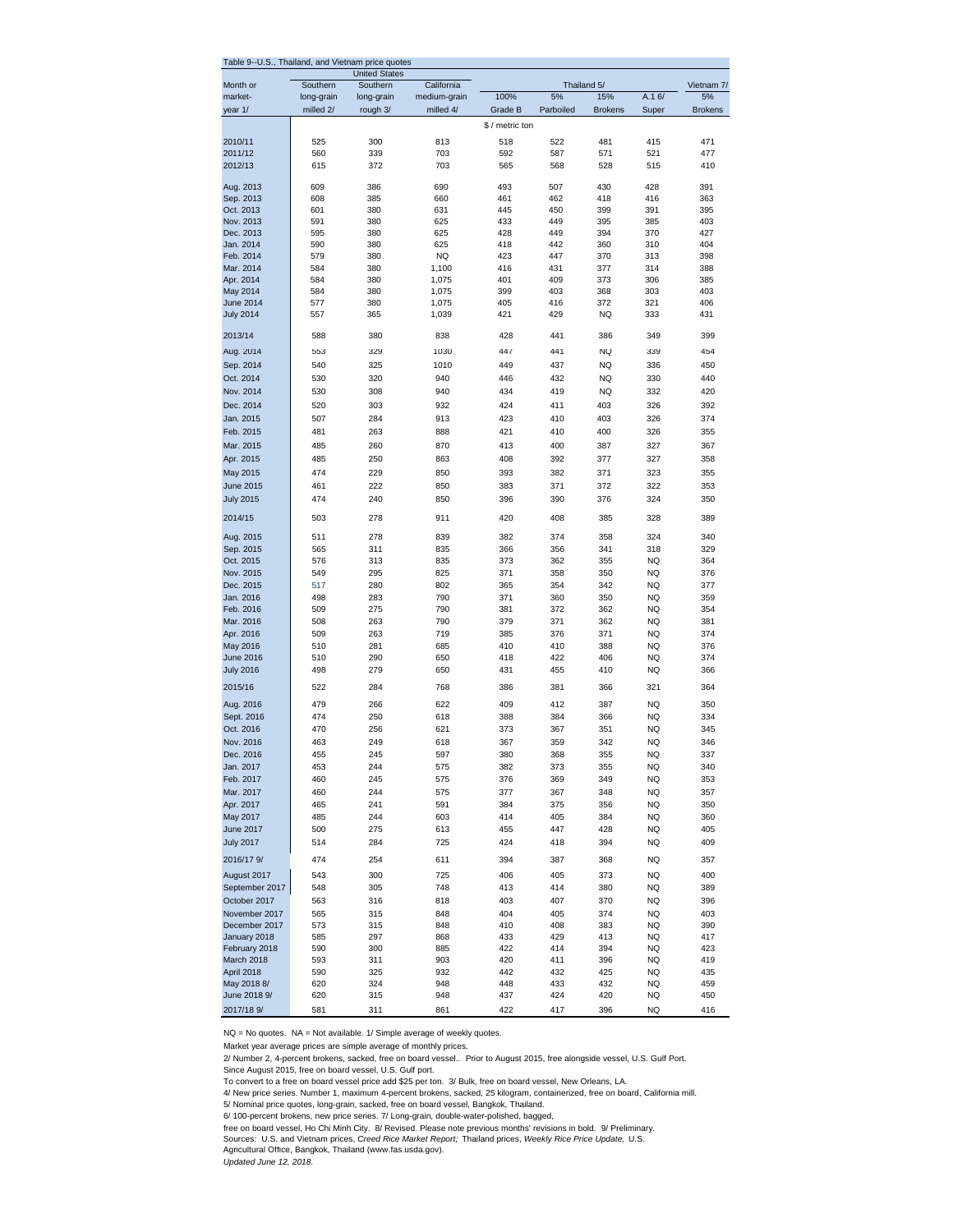|                       | Table 10--Global rice producers: annual production, monthly revisions, and annual changes 1/<br>2017/18 2/<br>2018/19 2/ |                   |                   |                            |                   |              |              |                        |                |  |
|-----------------------|--------------------------------------------------------------------------------------------------------------------------|-------------------|-------------------|----------------------------|-------------------|--------------|--------------|------------------------|----------------|--|
|                       |                                                                                                                          | May               | June              | <b>Monthly</b>             | Annual            | May          | June         | Monthly                | Annual         |  |
| Country               | 2016/17                                                                                                                  | 2018              | 2018              | revisions                  | changes           | 2018         | 2018         | revisions              | changes        |  |
|                       |                                                                                                                          |                   |                   |                            | 1,000 metric tons |              |              |                        |                |  |
|                       |                                                                                                                          |                   |                   |                            |                   |              |              |                        |                |  |
| Afghanistan           | 325                                                                                                                      | 325               | 325               | $\mathbf 0$                | 0                 | 325          | 325          | $\mathbf 0$            | 0              |  |
| Argentina             | 863                                                                                                                      | 790               | 891               | 101                        | 28                | 845          | 845          | 0                      | $-46$          |  |
| Australia             | 581                                                                                                                      | 576               | 576               | $\mathbf 0$                | $-5$              | 580          | 580          | 0                      | $\overline{4}$ |  |
| Bangladesh            | 34,578                                                                                                                   | 32,650            | 32,650            | $\mathbf 0$                | $-1,928$          | 34,700       | 34,700       | 0                      | 2,050          |  |
| <b>Brazil</b>         | 8,383                                                                                                                    | 8,075             | 8,075             | 0                          | $-308$            | 8,024        | 8,024        | 0                      | $-51$          |  |
| <b>Burma</b>          | 12,650                                                                                                                   | 13,200            | 13,200            | $\mathbf 0$                | 550               | 13,400       | 13,400       | 0                      | 200            |  |
| Cambodia              | 5,256                                                                                                                    | 5,399             | 5,399             | $\mathbf 0$                | 143               | 5,500        | 5,500        | 0                      | 101            |  |
| China                 | 144,953                                                                                                                  | 145,989           | 145,989           | $\mathbf 0$                | 1,036             | 144,500      | 142,200      | $-2,300$               | $-3,789$       |  |
| Colombia              | 1,718                                                                                                                    | 1,780             | 1,780             | $\mathbf 0$                | 62                | 1,640        | 1,640        | $\pmb{0}$              | $-140$         |  |
| Cote d'Ivoire         | 1,335                                                                                                                    | 1,377             | 1,377             | $\mathbf 0$                | 42                | 1,450        | 1,450        | 0                      | 73             |  |
| Cuba                  | 335                                                                                                                      | 370               | 370               | $\mathbf 0$                | 35                | 375          | 375          | 0                      | 5              |  |
| Dominican Republic    | 575                                                                                                                      | 588               | 588               | $\mathbf 0$                | 13                | 570          | 570          | $\pmb{0}$              | $-18$          |  |
| Ecuador               | 800                                                                                                                      | 882               | 882               | $\mathbf 0$                | 82                | 840          | 840          | $\pmb{0}$              | $-42$          |  |
| Egypt                 | 4,800                                                                                                                    | 4,300             | 4,300             | $\mathbf 0$                | $-500$            | 3,300        | 3,300        | 0                      | $-1,000$       |  |
| <b>European Union</b> | 2,078                                                                                                                    | 2,037             | 2,037             | $\mathbf 0$                | $-41$             | 2,004        | 2,004        | 0                      | $-33$          |  |
| Ghana                 | 413                                                                                                                      | 440               | 440               | $\mathbf 0$                | 27                | 510<br>1,500 | 510          | 0                      | 70             |  |
| Guinea                | 1,435<br>560                                                                                                             | 1,451             | 1,451<br>603      | $\mathbf 0$                | 16                | 650          | 1,500<br>650 | 0                      | 49             |  |
| Guyana                | 109,698                                                                                                                  | 603               |                   | $\mathbf 0$                | 43                | 109,000      | 109,000      | $\pmb{0}$              | 47             |  |
| India                 | 36,858                                                                                                                   | 110,000<br>37,000 | 110,000<br>37,000 | $\mathbf 0$                | 302               | 37,300       | 37,300       | 0                      | $-1,000$       |  |
| Indonesia             | 1,663                                                                                                                    | 1,716             | 1,716             | $\mathbf 0$                | 142               | 1,700        | 1,700        | 0                      | 300            |  |
| Iran                  | 121                                                                                                                      | 210               | 210               | $\mathbf 0$<br>$\mathbf 0$ | 53<br>89          | 120          | 120          | $\pmb{0}$<br>$\pmb{0}$ | $-16$<br>$-90$ |  |
| Iraq<br>Japan         | 7,780                                                                                                                    | 7,586             | 7,586             | $\mathbf 0$                | $-194$            | 7,600        | 7,600        | 0                      | 14             |  |
| Korea, North          | 1,600                                                                                                                    | 1,550             | 1,550             | $\mathbf 0$                | $-50$             | 1,600        | 1,600        | $\pmb{0}$              | 50             |  |
| Korea, South          | 4,197                                                                                                                    | 3,972             | 3,972             | 0                          | $-225$            | 3,850        | 3,850        | $\pmb{0}$              | $-122$         |  |
| Laos                  | 1,950                                                                                                                    | 2,000             | 2,000             | $\pmb{0}$                  | 50                | 2,050        | 2,050        | $\pmb{0}$              | 50             |  |
| Liberia               | 195                                                                                                                      | 189               | 189               | $\mathbf 0$                | -6                | 189          | 189          | $\pmb{0}$              | $\mathbf 0$    |  |
| Madagascar            | 2,442                                                                                                                    | 2,048             | 2,048             | $\mathbf 0$                | $-394$            | 2,432        | 2,432        | $\pmb{0}$              | 384            |  |
| Malaysia              | 1,820                                                                                                                    | 1,820             | 1,820             | $\mathbf 0$                | 0                 | 1,820        | 1,820        | 0                      | $\mathbf 0$    |  |
| Mali                  | 1,808                                                                                                                    | 1,899             | 1,899             | $\mathbf 0$                | 91                | 1,885        | 1,885        | 0                      | $-14$          |  |
| Mexico                | 175                                                                                                                      | 188               | 183               | -5                         | 8                 | 205          | 178          | $-27$                  | -5             |  |
| Mozambique            | 213                                                                                                                      | 234               | 234               | $\mathbf 0$                | 21                | 234          | 234          | $\pmb{0}$              | $\mathbf 0$    |  |
| Nepal                 | 3,480                                                                                                                    | 3,310             | 3,310             | $\mathbf 0$                | $-170$            | 3,330        | 3,330        | $\pmb{0}$              | 20             |  |
| Nigeria               | 3,780                                                                                                                    | 3,780             | 3,780             | $\mathbf 0$                | 0                 | 3,780        | 3,780        | $\pmb{0}$              | $\mathbf 0$    |  |
| Pakistan              | 6,849                                                                                                                    | 7,500             | 7,500             | $\mathbf 0$                | 651               | 7,400        | 7,400        | 0                      | $-100$         |  |
| Paraguay              | 502                                                                                                                      | 643               | 643               | $\mathbf 0$                | 141               | 674          | 674          | 0                      | 31             |  |
| Peru                  | 2,185                                                                                                                    | 2,120             | 2,120             | $\mathbf 0$                | $-65$             | 2,180        | 2,180        | 0                      | 60             |  |
| Philippines           | 11,686                                                                                                                   | 12,300            | 12,300            | 0                          | 614               | 12,350       | 12,350       | 0                      | 50             |  |
| Russia                | 703                                                                                                                      | 642               | 642               | 0                          | $-61$             | 650          | 630          | $-20$                  | $-12$          |  |
| Sierra Leone          | 731                                                                                                                      | 756               | 756               | 0                          | 25                | 756          | 756          | 0                      | 0              |  |
| Sri Lanka             | 1,997                                                                                                                    | 2,511             | 2,511             | 0                          | 514               | 2,631        | 2,631        | 0                      | 120            |  |
| Taiwan                | 1,144                                                                                                                    | 1,138             | 1,138             | 0                          | -6                | 1,138        | 1,138        | 0                      | 0              |  |
| Tanzania              | 1,848                                                                                                                    | 1,848             | 1,848             | 0                          | 0                 | 1,947        | 1,947        | 0                      | 99             |  |
| Thailand              | 19,200                                                                                                                   | 20,370            | 20,370            | 0                          | 1,170             | 21,000       | 21,200       | 200                    | 830            |  |
| <b>Turkey</b>         | 500                                                                                                                      | 520               | 520               | 0                          | 20                | 540          | 540          | 0                      | 20             |  |
| Uganda                | 152                                                                                                                      | 159               | 159               | 0                          | 7                 | 159          | 159          | 0                      | 0              |  |
| <b>United States</b>  | 7,117                                                                                                                    | 5,659             | 5,659             | 0                          | $-1,458$          | 6,452        | 6,452        | 0                      | 793            |  |
| Uruguay               | 987                                                                                                                      | 896               | 884               | $-12$                      | $-103$            | 887          | 887          | 0                      | 3              |  |
| Venezuela             | 305                                                                                                                      | 275               | 275               | 0                          | $-30$             | 140          | 140          | 0                      | $-135$         |  |
| Vietnam               | 27,400                                                                                                                   | 28,580            | 28,580            | 0                          | 1,180             | 28,675       | 28,675       | 0                      | 95             |  |
| Subtotal              | 482,724                                                                                                                  | 484,251           | 484,335           | 84                         | 1,611             | 485,387      | 483,240      | $-2,147$               | (1,095)        |  |
| <b>Others</b>         | 3,940                                                                                                                    | 3,978             | 3,978             | 0                          | 38                | 4,113        | 4,113        | 0                      | 135            |  |
| World total           | 486,664                                                                                                                  | 488,229           | 488,313           | 84                         | 1,649             | 489,500      | 487,353      | $-2,147$               | $-960$         |  |

-- Not reported. 1/ Market year production on a milled basis. 2/ Projected.

Source: *Production, Supply, & Distribution Online Data Base,* USDA, Foreign Agricultural Service, http://www.fas.usda.gov/psdonline/psdHome.aspx *Updated June 12, 2018.*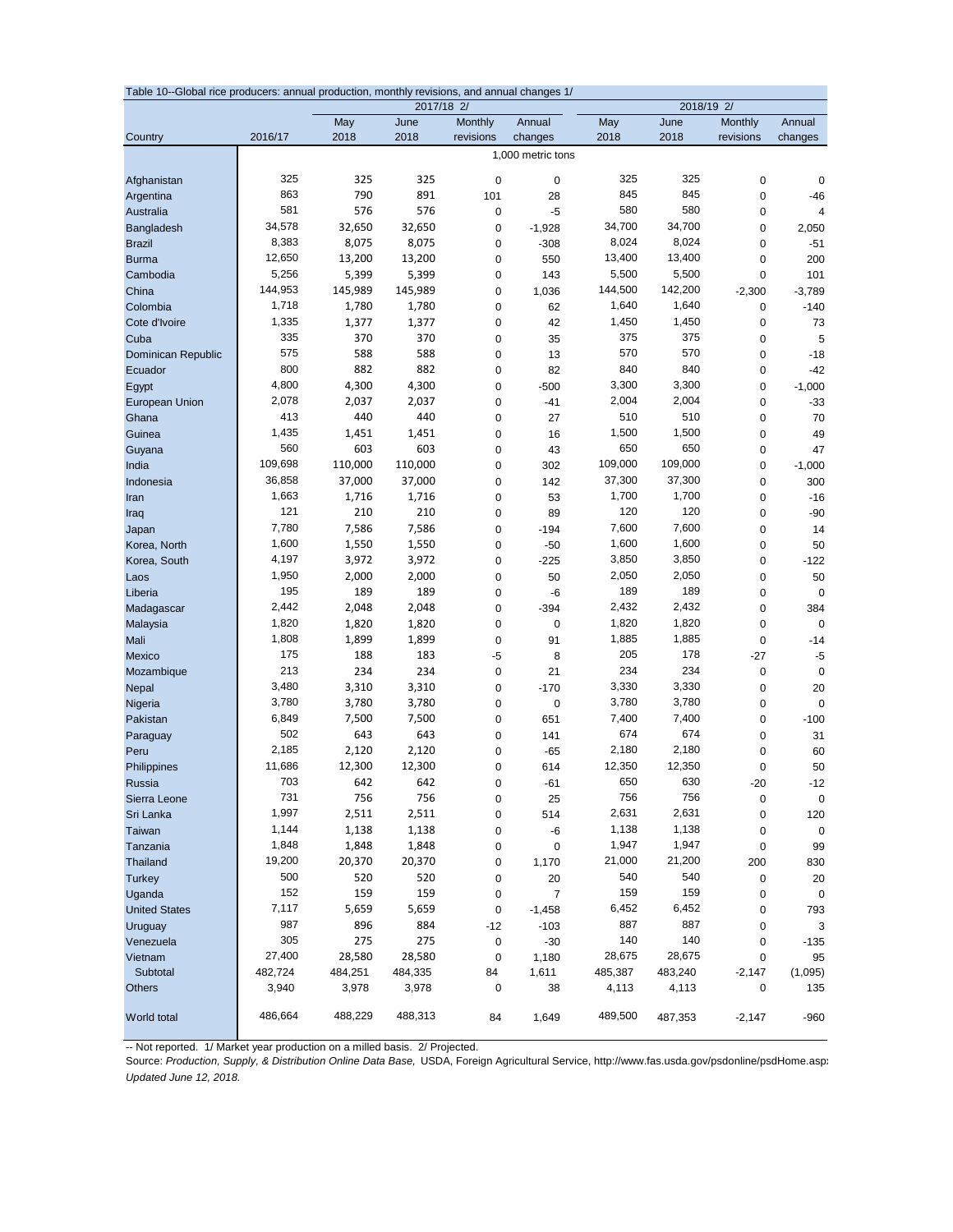| Table 11--Global rice exporters; calendar year exports, monthly revisions, and annual changes |        |        |         |             |                                  |             |             |                  |             |  |
|-----------------------------------------------------------------------------------------------|--------|--------|---------|-------------|----------------------------------|-------------|-------------|------------------|-------------|--|
|                                                                                               |        |        | 2018 1/ |             |                                  |             | 2019 1/     |                  |             |  |
|                                                                                               |        | May    | June    | Monthly     | Annual                           | May         | June        | Monthly          | Annual      |  |
| Country                                                                                       | 2017   | 2018   | 2018    | revisions   | changes                          | 2018        | 2018        | revisions        | changes     |  |
|                                                                                               |        |        |         |             | 1,000 metric tons (milled basis) |             |             |                  |             |  |
|                                                                                               | 392    | 400    | 450     | 50          | 58                               | 400         | 400         | $\mathbf 0$      | $-50$       |  |
| Argentina<br>Australia                                                                        | 187    | 325    | 325     | $\mathbf 0$ | 138                              | 325         | 325         | $\mathbf 0$      | $\mathbf 0$ |  |
| <b>Brazil</b>                                                                                 | 594    | 750    | 850     | 100         | 256                              | 700         | 700         | $\mathbf 0$      | $-150$      |  |
| <b>Burma</b>                                                                                  | 3,350  | 3,500  | 3,500   | $\mathbf 0$ | 150                              | 3,500       | 3,500       | $\mathbf 0$      | $\mathbf 0$ |  |
| Cambodia                                                                                      | 1,150  | 1,250  | 1,250   | $\mathbf 0$ | 100                              | 1,300       | 1,300       | $\mathbf 0$      | 50          |  |
| China                                                                                         | 1,173  | 1,600  | 1,600   | $\mathbf 0$ | 427                              | 1,800       | 1,800       | $\mathbf 0$      | 200         |  |
| Cote d'Ivoire                                                                                 | 30     | 30     | 30      | $\mathbf 0$ | $\mathbf 0$                      | 30          | 30          | $\mathbf 0$      | $\mathbf 0$ |  |
| Egypt                                                                                         | 100    | 50     | 50      | $\mathbf 0$ | $-50$                            | 20          | 20          | $\mathbf 0$      | $-30$       |  |
| European Union                                                                                | 369    | 300    | 300     | $\mathbf 0$ | $-69$                            | 300         | 300         | $\mathbf 0$      | $\mathbf 0$ |  |
| Guinea                                                                                        | 80     | 80     | 80      | $\mathbf 0$ | 0                                | 80          | 80          | $\mathbf 0$      | $\mathbf 0$ |  |
| Guyana                                                                                        | 440    | 460    | 460     | $\mathbf 0$ | 20                               | 470         | 470         | $\mathbf 0$      | 10          |  |
| India                                                                                         | 12,560 | 13,200 | 12,800  | $-400$      | 240                              | 13,000      | 13,000      | $\mathbf 0$      | 200         |  |
| Japan                                                                                         | 50     | 50     | 50      | $\mathbf 0$ | $\mathbf 0$                      | 50          | 50          | $\mathbf 0$      | $\mathbf 0$ |  |
| Kazakhstan                                                                                    | 50     | 60     | 60      | $\mathbf 0$ | 10                               | 50          | 50          | $\mathbf 0$      | $-10$       |  |
| Mexico                                                                                        | 90     | 90     | 95      | 5           |                                  | 90          | 90          | $\mathbf 0$      | $-5$        |  |
| Pakistan                                                                                      | 3,642  | 4,000  | 4,000   | 0           | 358                              | 4,000       | 4,000       | $\mathbf 0$      | $\mathbf 0$ |  |
| Paraguay                                                                                      | 500    | 550    | 550     | $\mathbf 0$ | 50                               | 650         | 650         | $\mathbf 0$      | 100         |  |
| Peru                                                                                          | 100    | 100    | 100     | $\mathbf 0$ | $\mathbf 0$                      | 50          | 50          | $\mathbf 0$      | $-50$       |  |
| Russia                                                                                        | 175    | 160    | 160     | 0           | $-15$                            | 170         | 160         | $-10$            | $\mathbf 0$ |  |
| Senegal                                                                                       | 10     | 10     | 10      | $\mathbf 0$ | $\mathbf 0$                      | 10          | 10          | $\mathbf 0$      | $\mathbf 0$ |  |
| South Africa                                                                                  | 109    | 120    | 120     | 0           | 11                               | 150         | 150         | $\mathbf 0$      | 30          |  |
| Surinam                                                                                       | 90     | 95     | 95      | $\mathbf 0$ | 5                                | 100         | 100         | $\mathbf 0$      | 5           |  |
| Tanzania                                                                                      | 40     | 30     | 30      | $\mathbf 0$ | $-10$                            | 50          | 50          | $\mathbf 0$      | 20          |  |
| <b>Thailand</b>                                                                               | 11,615 | 10,500 | 10,500  | 0           | $-1,115$                         | 11,000      | 11,000      | $\mathbf 0$      | 500         |  |
| <b>Turkey</b>                                                                                 | 56     | 55     | 55      | 0           | $-1$                             | 60          | 60          | $\mathbf 0$      | 5           |  |
| Uganda                                                                                        | 40     | 40     | 40      | $\mathbf 0$ | $\mathbf 0$                      | 40          | 40          | $\mathbf 0$      | $\mathbf 0$ |  |
| <b>United States</b>                                                                          | 3,384  | 3,150  | 3,150   | $\mathbf 0$ | $-234$                           | 3,300       | 3,300       | $\mathbf 0$      | 150         |  |
| Uruguay                                                                                       | 1,051  | 860    | 860     | $\mathbf 0$ | $-191$                           | 800         | 800         | $\mathbf 0$      | $-60$       |  |
| Venezuela                                                                                     | 40     | 40     | 40      | $\mathbf 0$ | $\mathbf 0$                      | $\mathbf 0$ | $\mathbf 0$ | $\mathbf 0$      | $-40$       |  |
| Vietnam                                                                                       | 6,488  | 6,800  | 6,800   | $\mathbf 0$ | 312                              | 6,800       | 6,800       | $\mathbf 0$      | $\mathbf 0$ |  |
| Subtotal                                                                                      | 47,955 | 48,655 | 48,410  | (245)       | 450                              | 49,295      | 49,285      | $-10$            | 875         |  |
| Other                                                                                         | 137    | 255    | 255     | 0           | 123                              | 211         | 211         | $\mathbf 0$<br>U | (44)        |  |
| World total                                                                                   | 48,092 | 48,910 | 48,665  | $-245$      | 573                              | 49,506      | 49,496      | $-10$            | 831         |  |
| U.S. Share                                                                                    | 7.0%   | 6.4%   | 6.5%    |             | $-$                              | 6.7%        | 6.7%        | $\mathbf 0$      |             |  |

-- Not reported. Note: All trade data are reported on a calendar year basis.

1/ Projected.

Source: *Production, Supply, & Distribution Online Data Base,* USDA, Foreign Agricultural Service, http://www.fas.usda.gov/psdonline/psdHome.aspx *Last updated June 12, 2018.*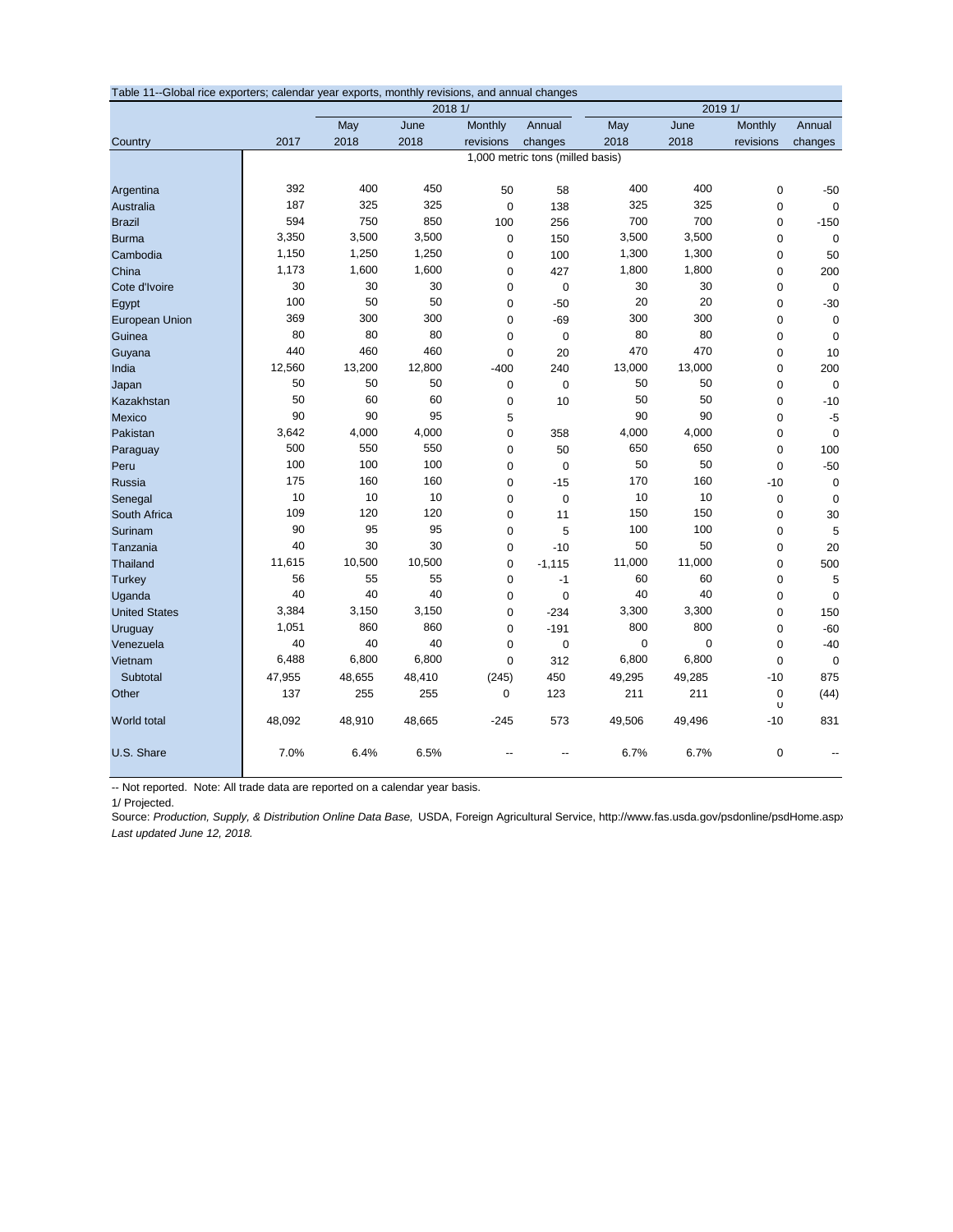Table 12--Global rice importers; calendar year imports, monthly revisions, and annual changes

|                               | 2018 1/      |            |            |           |                           | 2019 1/      |              |             |                   |
|-------------------------------|--------------|------------|------------|-----------|---------------------------|--------------|--------------|-------------|-------------------|
|                               | June         | May        | June       | Monthly   | Annual                    | May          | June         | Monthly     | Annual            |
| Country                       | 2017         | 2018       | 2018       | revisions | changes                   | 2018         | 2018         | revisions   | changes           |
|                               |              |            |            |           | 1,000 tons (milled basis) |              |              |             |                   |
| Afghanistan                   | 367          | 450        | 450        | 0         | 83                        | 475          | 475          | 0           | 25                |
| Australia                     | 164          | 155        | 155        | 0         | -9                        | 160          | 160          | $\mathbf 0$ | 5                 |
| Bangladesh                    | 2,348        | 1,800      | 1,200      | -600      | $-1,148$                  | 1,100        | 1,100        | 0           | $-100$            |
| <b>Brazil</b>                 | 754          | 650        | 650        | 0         | $-104$                    | 700          | 700          | 0           | 50                |
| Cameroon                      | 600          | 650        | 650        | 0         | 50                        | 700          | 700          | 0           | 50                |
| Canada                        | 364          | 370        | 370        | 0         | 6                         | 380          | 380          | 0           | 10                |
| China                         | 5,900        | 5,500      | 5,500      | 0         | $-400$                    | 5,500        | 5,500        | $\pmb{0}$   | $\mathbf 0$       |
| Colombia                      | 107          | 110        | 110        | 0         | 3                         | 150          | 150          | $\pmb{0}$   | 40                |
| Costa Rica                    | 204          | 170        | 170        | 0         | $-34$                     | 160          | 160          | $\mathbf 0$ | $-10$             |
| Cote d'Ivoire                 | 1,350        | 1,500      | 1,500      | 0         | 150                       | 1,650        | 1,650        | 0           | 150               |
| Cuba                          | 429          | 540        | 500        | -40       | 71                        | 550          | 550          | $\mathbf 0$ | 50                |
| Egypt                         | 90           | 50         | 50         | 0         | $-40$                     | 200          | 400          | 200         | 350               |
| European Union                | 1,985        | 1,900      | 1,900      | 0         | $-85$                     | 2,000        | 2,000        | 0           | 100               |
| Ghana                         | 650<br>700   | 700        | 700        | 0         | 50                        | 680<br>800   | 680          | 0           | $-20$             |
| Guinea                        | 542          | 775        | 775        | 0         | 75                        | 560          | 800<br>560   | 0           | 25                |
| Haiti                         | 105          | 540        | 540        | 0         | $-2$                      | 150          | 150          | 0           | 20                |
| Honduras                      | 334          | 140<br>345 | 140<br>345 | 0<br>0    | 35<br>11                  | 345          | 345          | 0<br>0      | 10<br>$\mathbf 0$ |
| <b>Hong Kong</b><br>Indonesia | 350          | 1,800      | 2,000      | 200       | 1,650                     | 1,200        | 1,200        | 0           | $-800$            |
| Iran                          | 1,500        | 1,300      | 1,300      | 0         | $-200$                    | 1,400        | 1,400        | 0           | 100               |
| Iraq                          | 1,060        | 1,100      | 1,100      | 0         | 40                        | 1,150        | 1,150        | 0           | 50                |
| Japan                         | 679          | 685        | 685        | 0         | 6                         | 685          | 685          | 0           | $\mathbf 0$       |
| Jordan                        | 220          | 220        | 220        | 0         | 0                         | 230          | 230          | 0           | 10                |
| Korea, North                  | 90           | 80         | 80         | 0         | $-10$                     | 80           | 80           | 0           | 0                 |
| Korea, South                  | 412          | 410        | 410        | 0         | $-2$                      | 410          | 410          | $\mathbf 0$ | 0                 |
| Liberia                       | 370          | 400        | 400        | 0         | 30                        | 430          | 430          | 0           | 30                |
| Libya                         | 200          | 250        | 250        | 0         | 50                        | 260          | 260          | 0           | 10                |
| Madagascar                    | 680          | 500        | 500        | 0         | $-180$                    | 300          | 300          | 0           | $-200$            |
| Malaysia                      | 900          | 900        | 900        | 0         | $\mathbf 0$               | 1,000        | 1,000        | 0           | 100               |
| Mexico                        | 910          | 860        | 850        | $-10$     | $-60$                     | 880          | 880          | 0           | 30                |
| Mozambique                    | 710          | 725        | 725        | 0         | 15                        | 750          | 750          | 0           | 25                |
| Nicaragua                     | 88           | 75         | 75         | 0         | $-13$                     | 85           | 85           | $\mathbf 0$ | 10                |
| Niger                         | 300          | 310        | 310        | 0         | 10                        | 320          | 320          | 0           | 10                |
| Nigeria                       | 2,500        | 2,600      | 2,600      | 0         | 100                       | 3,000        | 3,000        | $\mathbf 0$ | 400               |
| Philippines                   | 1,200        | 1,400      | 1,400      | 0         | 200                       | 1,100        | 1,100        | 0           | $-300$            |
| Russia                        | 244          | 260        | 260        | 0         | 16                        | 260          | 260          | 0           | 0                 |
| Saudi Arabia                  | 1,195        | 1,250      | 1,250      | 0         | 55                        | 1,300        | 1,300        | 0           | 50                |
| Senegal                       | 1,100        | 1,150      | 1,150      | 0         | 50                        | 1,250        | 1,250        | 0           | 100               |
| Sierra Leone                  | 390          | 475        | 475        | 0         | 85                        | 500          | 500          | 0           | 25                |
| Singapore                     | 323          | 325        | 325        | 0         | $\overline{2}$            | 330          | 330          | 0           | 5                 |
| South Africa                  | 1,054<br>750 | 1,000      | 1,000      | 0         | $-54$                     | 1,000<br>400 | 1,000<br>400 | 0           | 0                 |
| Sri Lanka<br>Syria            | 150          | 400<br>140 | 400<br>140 | 0<br>0    | $-350$<br>$-10$           | 140          | 140          | 0           | 0                 |
| Taiwan                        | 113          | 120        | 120        | 0         | 7                         | 120          | 120          | 0<br>0      | 0<br>0            |
| Thailand                      | 250          | 250        | 250        | 0         | $\pmb{0}$                 | 250          | 250          | 0           | 0                 |
| Turkey                        | 300          | 350        | 350        | 0         | 50                        | 350          | 350          | 0           | 0                 |
| <b>United Arab Emirates</b>   | 750          | 825        | 825        | 0         | 75                        | 900          | 900          | 0           | 75                |
| <b>United States</b>          | 787          | 825        | 855        | 30        | 68                        | 825          | 855          | 30          | 0                 |
| Venezuela                     | 330          | 390        | 390        | 0         | 60                        | 300          | 300          | 0           | $-90$             |
| Vietnam                       | 500          | 400        | 400        | 0         | $-100$                    | 400          | 400          | 0           | 0                 |
| Yemen                         | 390          | 410        | 410        | 0         | $20\,$                    | 420          | 420          | 0           | 10                |
| Subtotal                      | 37,788       | 38,530     | 38,110     | $-420$    | 322                       | 38,285       | 38,515       | 230         | 405               |
| Other countries 2/            | 10,304       | 10,380     | 10,555     | 175       | 251                       | 11,221       | 10,981       | $-240$      | 426               |
| World total                   | 48,092       | 48,910     | 48,665     | $-245$    | 573                       | 49,506       | 49,496       | $-10$       | 831               |

Note: All trade data are reported on a calendar-year basis.

-- = Not reported. 1/ Projected. 2/ Includes unaccounted imports (imports not assigned a particular market).

Source: *Production, Supply, & Distribution Online Data Base,* USDA, Foreign Agricultural Service, http://www.fas.usda.gov/psdonline/psdHome.aspx.